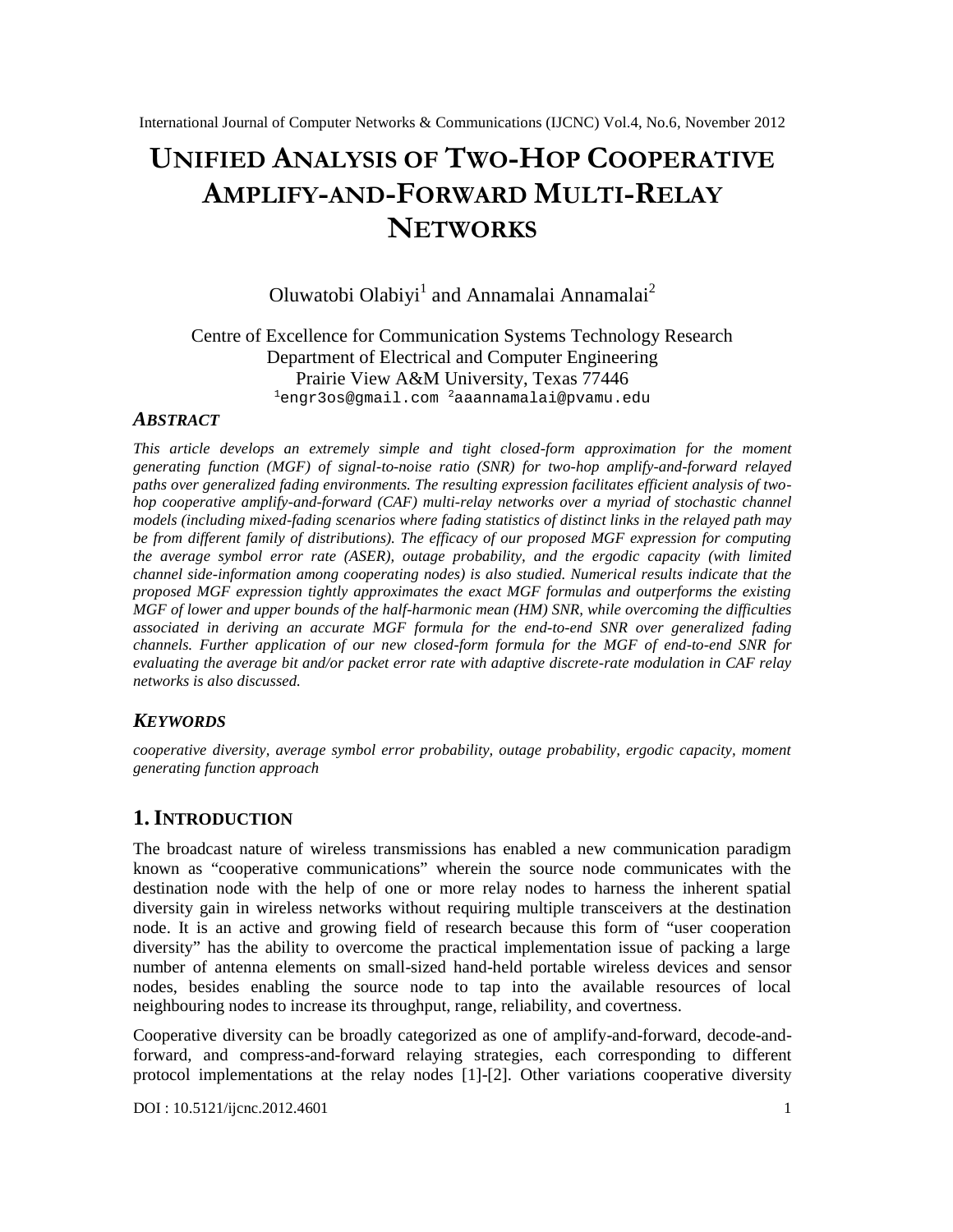strategies include opportunistic, incremental, variable-gain and fixed-gain (either blind or semiblind) relaying that are based on the availability of channel side information (CSI) and the number of nodes actively participating in information relaying [1]-[4]. In this article, we primarily focus on variable-gain cooperative amplify-and-forward (CAF) relaying strategy although the analysis may be extended to other categories and variations of cooperative relaying strategies.

While numerous performance metrics of CAF relay networks have been considered in the literature including ergodic/outage capacity, outage probability, and ASER (see [5]-[25] and references therein), most results in the literature were restricted to either Rayleigh or Nakagami-m channels, or the authors' resort to asymptotic analysis, or develop performance bounds. In fact, determination of the exact performance of CAF multi-relay networks over a generalized fading environment with independent but non-identically distributed (i.n.d) fading statistics via an analytical approach is known to be a daunting task. This is attributed to the difficulty in deriving the exact probability density function (PDF) or the moment generating function (MGF) of the end-to-end signal-to-noise ratio (SNR). For instance, the exact MGF expression for the desired SNR over i.n.d Nakagami-m derived recently in [14] involves triple summation terms involving  $k^{th}$  derivative of the product of Whittaker functions with complicated arguments, which is not easily evaluated using a general computing platform, besides being restrictive to positive integer fading index *m*. Other "exact" formulas (based on the half-harmonic mean (HM) tight bound of exact end-to-end SNR) for the PDF or the MGF of SNR in CAF relay networks can be found in [5]-[7] (for Rayleigh fading), [8] (for Nakagami-m environment with independent and identically distributed (i.i.d) fading statistics) and [16]. Although the development in [16] is interesting and their MGF approach can be applied to a wide range of fading environments, the resulting integral expressions are often too complicated to compute or very time-consuming (due to the need to evaluate a nested two-fold integral term with complicated arguments that includes infinite series in some cases). To circumvent this difficulty, some authors have developed bounds for the half-harmonic mean (HM) MGF of end-to-end SNR of CAF multi-relay networks in Rayleigh [6][10], Nakagami-m [11][12] and Rice [13] fading environments. In [9], Ribeiro *et. al.* developed an asymptotic expression for multi-relay CAF diversity system that employs BPSK modulation in Rayleigh and Rice fading channels (although all their results were limited to only Rayleigh channels) using an asymptotic analysis technique similar to that developed in [26] and [27] for noncooperative diversity systems. In [15], the asymptotic analysis result of [9] was extended to a Nakagami-m fading channel.

In this article, we develop a new unified approximate MGF expression for the SNR of two-hop relayed path which is then used to derive a tight approximate MGF of end-to-end SNR for multi-relay networks. Unlike the contributions from related works found in the literature, our closed-form MGF formula requires only the knowledge of the MGF of SNR of individual links, which makes it readily applicable to mixed fading and composite multipath/shadowing (e.g., Suzuki distribution, *K*-distribution, *G*-distribution, etc.) environments. The efficiency and accuracy of our proposed solution is compared to existing closed-form and/or integral expressions (when available) to demonstrate its utility and versatility. Several important performance metrics of 2-hop CAF relay networks are considered such as average symbol error rate (ASER), outage probability and ergodic capacity. In addition, our MGF expression may be exploited for efficient evaluation of ASER and/or average packet error rate (APER) with discrete-rate adaptive modulation and/or computation of the average detection probability of relay-assisted energy detector over generalized fading channel. Numerical results indicate that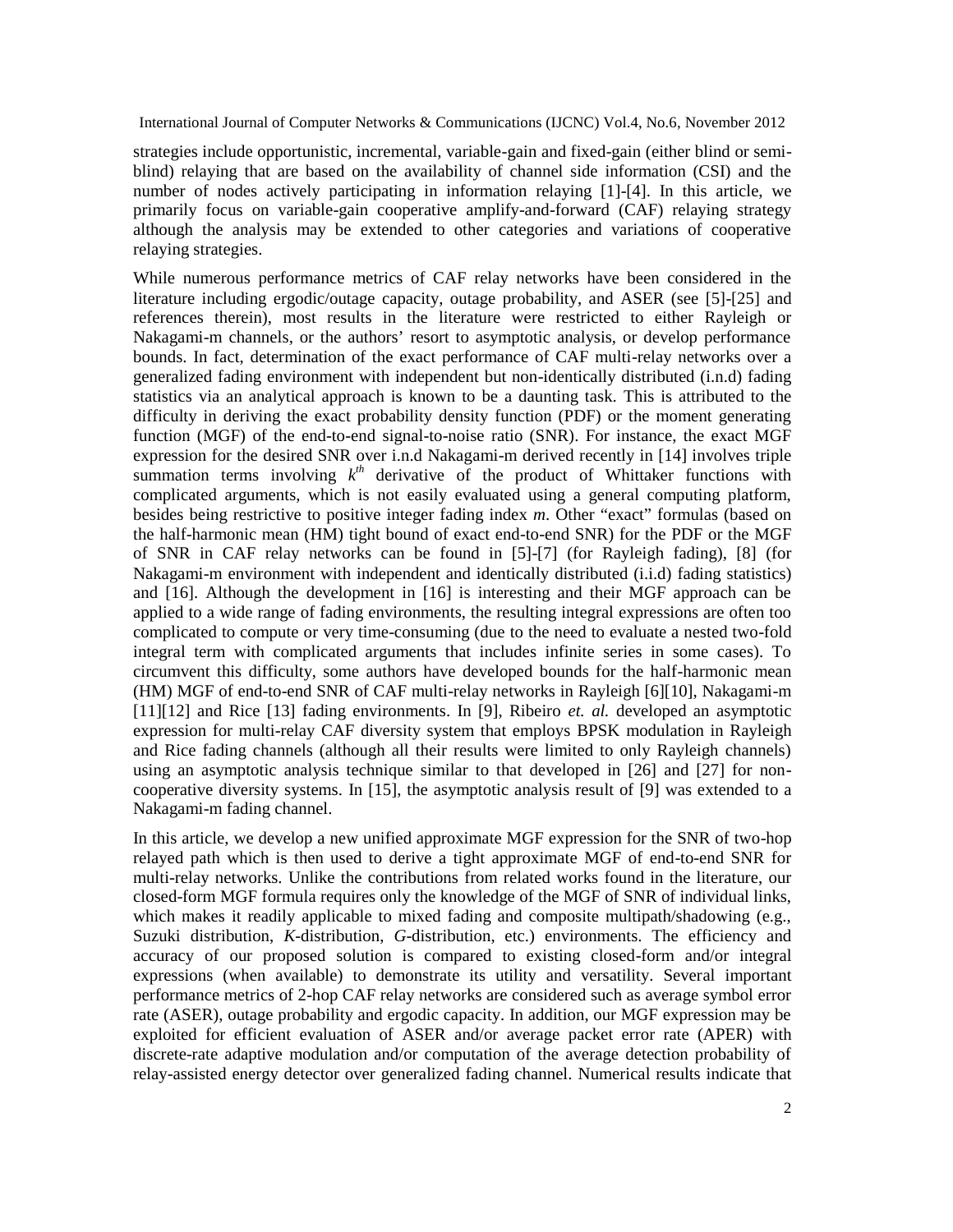our MGF expression is much closer to the exact MGF compared to the widely used upper and lower bounds for the MGF of half harmonic mean SNR (e.g., [10]-[13]) despite its simplicity and generality. While our unified MGF formula is slightly less accurate compared to the MGF of the half-harmonic mean SNR (only available for specific fading scenarios) in [5]-[8] and [16], it is still very close to the exact MGF expression derived in [14] and [18] (also available for only specific fading environments) while ensuring numerically stable and low computational cost. In fact, our proposed solution is perhaps the only accurate closed-form MGF expression that can effectively capture the independent and non-identical distributed (i.n.d) fading statistics across distinct wireless links of a route path in a unified manner. It is important to note that although the mathematical framework developed in [16] is applicable to generalized fading channels, it is quite cumbersome and/or numerically unstable for computing the MGF of end-to-end SNR in certain cases such as Rice and Nakagami-q environments because it requires the evaluation of an integral whose integrand is a product of infinite series containing Bessel functions with complicated arguments.

Moreover, for the specific case of ASER analysis of CAF relay networks, we express the final ASER in closed-form (i.e., as a weighted sum of MGF of end-to-end SNR). This is accomplished by using the second-order exponential approximation for the conditional error probability (CEP) of M-ary phase shift keying (MPSK) and/or M-ary quadrature amplitude modulation (MQAM) digital modulation schemes (e.g.,  $P_s(\varepsilon | \gamma) \approx a e^{-b\gamma} + c e^{-2b\gamma}$ ) derived in [19]. The resulting "unified" ASER expressions are much more general, and more accurate over a wide range of channel SNRs (especially at larger values of fading severity index than the corresponding asymptotic ASER formulas presented in [9] and [15] while ensuring a low computational cost for evaluating the desired ASER (since they are in closed-form). It is also important to highlight that the simplicity of our final approximate ASER formula may facilitate further system level optimization tasks (e.g., optimal power assignment and/or relay placement in CAF multi-relay networks) although such investigations are beyond the scope of this article.

The remainder of this paper is organized as follows. In Section II, we briefly review the system model and discuss the key steps in our development of a tight approximation for the MGF of end-to-end SNR. Several applications of our proposed MGF formula are discussed in Section III along with selected numerical results to highlight its utility (e.g., comparisons with related results in the literature) followed by some concluding remarks in Section IV.

# **2. TIGHT APPROXIMATION FOR THE MGF OF SNR IN CAF RELAY NETWORKS**

Consider a cooperative wireless network model that comprises of a source node *S* which communicates with a destination node *D* via a direct-link and through *N* amplify-and-forward relays,  $R_i$ ,  $i \in \{1, 2, ..., N\}$ , in two transmission phases. During the initial Phase I, *S* broadcasts a signal to *D* and to the relays *R<sup>i</sup>* , where the channel fading coefficients between *S* and *D, S* and the *i*-th relay node  $R_i$ ,  $R_i$  and  $D$  are denoted by  $h_{s,d}$ ,  $h_{s,i}$  and  $h_{i,d}$  respectively. During the second phase of cooperation, each of the *N* relays transmits the received signal after amplification via orthogonal transmissions. If a maximum ratio combiner (MRC) is employed at the destination node *D* to coherently combine all the signals received during these two transmission phases, the effective end-to-end SNR is given by [1], [10]-[14],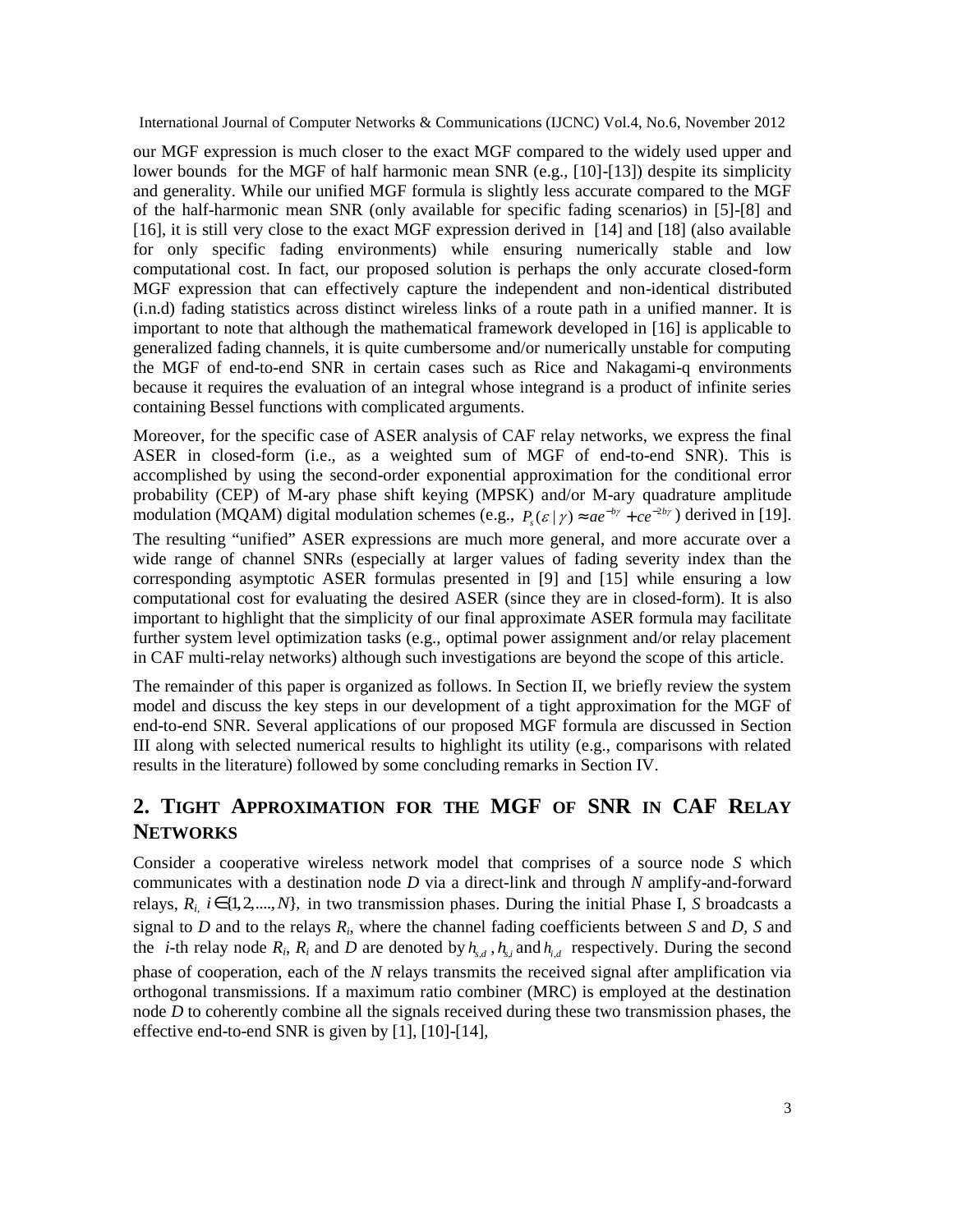$$
\gamma_{T} = \gamma_{s,d} + \sum_{i=1}^{N} \frac{\gamma_{s,i}\gamma_{i,d}}{\gamma_{s,i} + \gamma_{i,d} + c} = \gamma_{s,d} + \sum_{i=1}^{N} \gamma_{i}
$$
 (1)

where  $c$  is a constant (i.e., assumes the value of 1 for the exact end-to-end SNR and 0 for halfharmonic mean <sup>1</sup> bound),  $\gamma_{a,b} = |h_{a,b}|^2 E_s/N_o$  corresponds to the instantaneous SNRs of link *a-b*,  $E<sub>s</sub>$  denotes the average symbol energy and  $N<sub>0</sub>$  corresponds to the noise variance. Hence the MGF of end-to-end SNR shown in (1) can be expressed as

$$
\phi_{rr} = \phi_{\gamma_{s,d}}(s) \prod_{i=1}^{N} \phi_{\gamma_i}(s) \tag{2}
$$

The MGF of the direct link  $\phi_{r_{s,d}}(s)$  is a single channel and can be easily obtained in the literature (e.g., [28, Table 2.2]). However, it is well-known in the literature that evaluation of the MGF of SNR for the relayed path  $\gamma_i = \frac{f_{s,i}f_{i,j}}{f_{i,j}}$  $i \mid I_i$ *s i i d i*  $\gamma_{s,i} + \gamma_{i,d} + c$  $\gamma_{s,i}\gamma$  $\gamma_i = \frac{\gamma_{s,i} \gamma_{id}}{\gamma_{s,i} + \gamma_{id} + c}$  is quite challenging and the exact MGF formula  $(c = 1)$  only exists for Nakagami-m fading channel with integer fading severity index, viz., [14, Eq. (7)]

$$
\phi_{\gamma_i}^{(E)}(s) = 1 - 2s \sum_{n=0}^{m_{s,i}-1} \sum_{k=0}^{m_{t,i}-1} \sum_{l=1}^k C_1(n,k,l) \sum_{q=0}^{n+l+2} {n+l+2 \choose q} \Psi_1(n,k,l,q)
$$
(3)

where

$$
\Psi_{1}(n,k,l,q) = \frac{\sqrt{\beta_{1}\beta_{2}}\Gamma(l+1)}{2(-1)^{m_{s,d}+k-q+1}}\frac{d^{m_{s,d}+k-q+1}}{dt^{m_{s,d}+k-q+1}}\left[e^{\frac{i}{2}W_{\frac{n+l+2}{2},\frac{n-l+2}{2}}}\left(\frac{t-\sqrt{t^{2}-\frac{4}{\beta_{1}\beta_{2}}}}{2}\right)W_{\frac{n+l+2}{2},\frac{n-l+2}{2}}\left(\frac{t+\sqrt{t^{2}-\frac{4}{\beta_{1}\beta_{2}}}}{2}\right)\right]_{t=s+\frac{1}{\beta_{1}}+\frac{1}{\beta_{2}}},
$$

$$
\beta_1 = \Omega_{s,i} / m_{s,i}, \ \beta_2 = \Omega_{i,d} / m_{i,d}, \ C_1 = \frac{\beta_1^{(n-l-2m_{s,d})/2} \beta_2^{(l-n-l-2k)/2}}{l!(k-l)!n!(m_{s,d}-n-1)!}, \ m_{a,b} \text{ and } \Omega_{a,b} \text{ are the Nakagami-m}
$$

fading index and average received SNR of wireless link *a-b*, respectively, and *W*(.,.) denotes the Whittaker function [29]. Although Eq. (3) has only finite summation terms, it involves the evaluation of  $k^{\text{th}}$  derivatives of product of Whitaker functions which is not necessarily a trivial task (i.e., one may have to resort to a suitable computing platform such as MAPLE software to compute the above MGF using a symbolic differentiation tool). Due to this limitation, several researchers have considered a more tractable MGF for half-harmonic mean SNR  $\gamma_i$  (i.e.,  $c = 0$ ) which has been shown to be very accurate at moderate and high SNR [5]-[8]. Even in this case, the obtained closed-form results are still limited to i.n.d Rayleigh [5]-[7] (seemingly different expressions but numerically same), i.i.d [8] and i.n.d Nakagami-m channels (for positive integer fading index *m)* [14]. These results are summarized in (4)-(8) for readers' convenience.

*Rayleigh Fading:* [4, Eq. (20)], [5, Eq. (7)], [6, Eq. (52)]

<sup>&</sup>lt;sup>1</sup> Most prior work computes the PDF or MGF of  $\gamma_i = \gamma_{s,i} \gamma_{k,d} / (\gamma_{s,i} + \gamma_{i,d})$  which becomes accurate for moderate and large SNR values.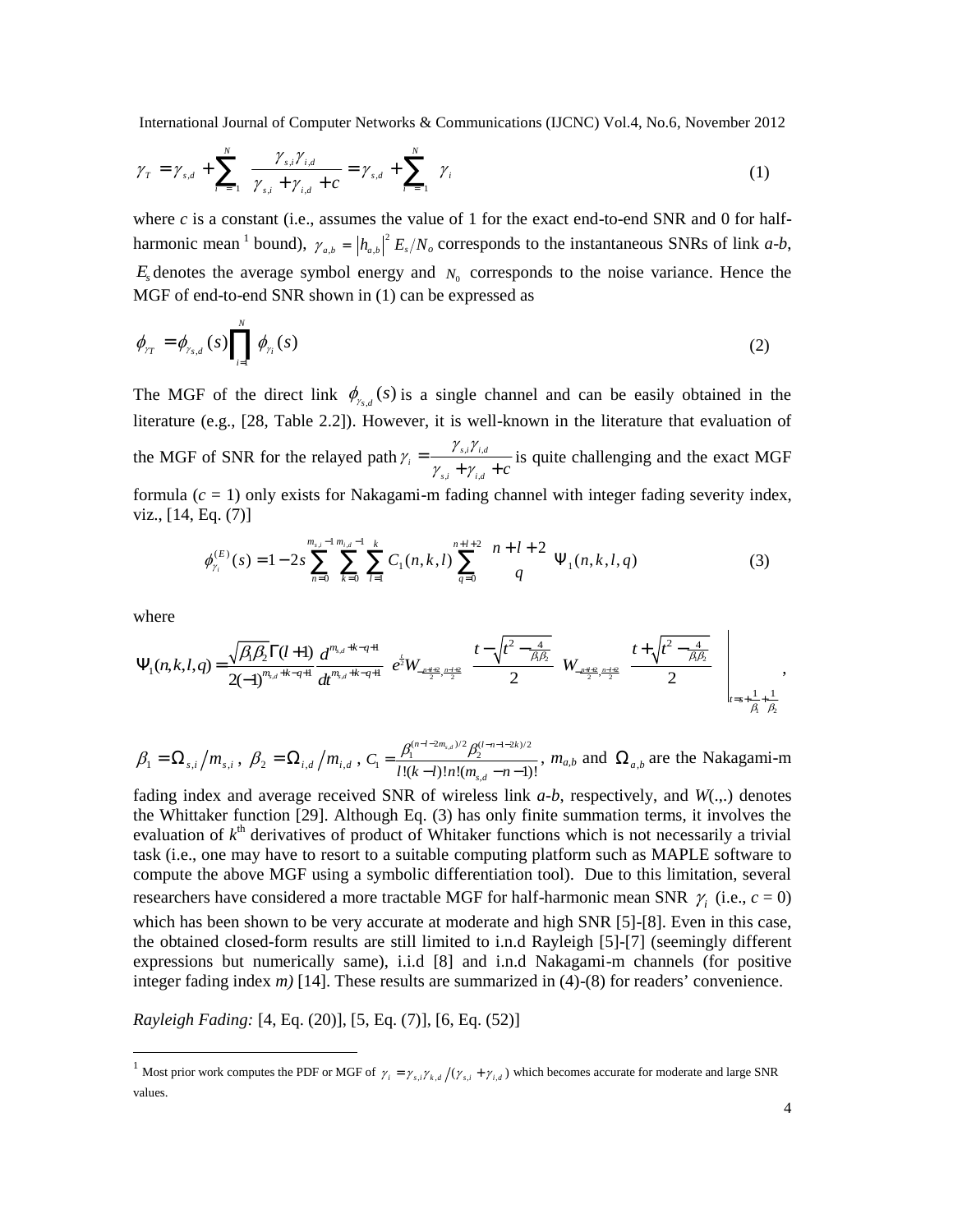$$
\phi_{\gamma_i}^{(HM)}(s) = \frac{16}{3\Omega_{s,i}\Omega_{i,d}(A_1+s)^2} \left[ \frac{4\left(\frac{1}{\Omega_{s,i}} + \frac{1}{\Omega_{i,d}}\right)}{(A_1+s)^2} {}_2F_1\left(3, \frac{3}{2}; \frac{5}{2}; \frac{A_2+s}{A_1+s}\right) + {}_2F_1\left(2, \frac{1}{2}; \frac{5}{2}; \frac{A_2+s}{A_1+s}\right) \right]
$$
(4)

where  ${}_2F_1(.,...,.)$  is the Gauss Hypergeometric function [29],  $A_1 = \frac{1}{\Omega_{s,i}} + \frac{1}{\Omega_{i,d}} + \frac{2}{\sqrt{\Omega_{s,i}\Omega_{i,d}}}$  $\frac{1}{2} + \frac{1}{2} + \frac{2}{2}$  $s, i \quad$ <sup>22</sup>*i,d*  $\sqrt{2^2 s, i^2^2 i}$  $A_{\rm I} = \frac{1}{\Omega_{s,i}} + \frac{1}{\Omega_{i,d}} + \frac{2}{\sqrt{\Omega_{s,i}\Omega_{i}}}$  $1 \quad 1 \quad 2$ 

$$
A_{2} = \frac{1}{\Omega_{p,i}} + \frac{1}{\Omega_{i,d}} - \frac{2}{\sqrt{\Omega_{p,i}\Omega_{i,d}}},
$$
  

$$
\phi_{\gamma_{i}}^{(HM)}(s) = \frac{\frac{4p(f(s) - \sigma)\sqrt{f^{2}(s)}}{f(s)\sqrt{4p - f^{2}(s)}}a\cos\left(\frac{f(s)}{2\sqrt{p}}\right) + \sigma f(s) - 4p}{f^{2}(s) - 4p}, \quad \text{Re}\{s\} < \sigma/p
$$
(5)

where  $f(s) = \sigma - ps$ ,  $\sigma = \Omega_{s,i} + \Omega_{i,d}$ ,  $p = \Omega_{s,i} \Omega_{i,d}$ ,

$$
\phi_{\gamma_i}^{(HM)}(s) = [(1/\Omega_{s,i} - 1/\Omega_{i,d})^2 + (1/\Omega_{s,i} - 1/\Omega_{i,d})s]/\Delta^2 + \frac{2s}{\Delta^3 \Omega_{s,i} \Omega_{i,d}} \ln \left( \left( s + \Delta + \frac{1}{\Omega_{s,i}} + \frac{1}{\Omega_{i,d}} \right)^2 \frac{\Omega_{s,i} \Omega_{i,d}}{4} \right)
$$
(6)

where  $\Delta = \sqrt{(1/\Omega_{s,i} - 1/\Omega_{i,d})^2 + 2s(1/\Omega_{s,i} + 1/\Omega_{i,d}) + s^2}$ .

*Nakagami-m Fading:* [8, Eq. (26)], [14, Eq. (8)]

$$
\phi_{\gamma_i}(s) = {}_{2}F_1\left(m, 2m; m + \frac{1}{2}; \frac{-\Omega_i}{4m}\right)
$$
\n(7)

where  $\Omega_i = \Omega_{s,i} = \Omega_{i,d}$  corresponds to the average link SNR of each i.i.d wireless link in a relayed path.

$$
\phi_{\gamma_i}^{(HM)}(s) = 1 - 2s \sum_{n=0}^{m_{s,i}-1} \sum_{k=0}^{m_{i,d}-1} \sum_{l=1}^k C_1(n,k,l) \Psi_2(n,k,l)
$$
\n(8)

$$
\Psi_{2}(n,k,l) = \frac{\sqrt{\pi}\Gamma\left(m_{s,d} + k + n - l + 2\right)\Gamma\left(m_{s,d} + k - n + l\right)}{\Gamma\left(m_{s,d} + k + \frac{3}{2}\right)} \left(\frac{16}{\beta_{1}\beta_{2}}\right)^{(n-l+1)/2},
$$
\n
$$
\times \frac{{}_{2}F_{1}\left(m_{s,d} + k + n - l + 2, n - l + \frac{3}{2}; m_{s,d} + k + \frac{3}{2}; \overline{s}\right)}\left(s + \left(\sqrt{1/\beta_{1}} + \sqrt{1/\beta_{2}}\right)^{2}\right)^{m_{s,d} + k + n - l + 2},
$$
\n
$$
\left(s + \left(\sqrt{1/\beta_{1}} + \sqrt{1/\beta_{2}}\right)^{2}\right)^{m_{s,d} + k + n - l + 2},
$$
\n
$$
\pi = \frac{s + \left(\sqrt{1/\beta_{1}} - \sqrt{1/\beta_{2}}\right)^{2}}{s + \left(\sqrt{1/\beta_{1}} + \sqrt{1/\beta_{2}}\right)^{2}},
$$
\nand  $\beta_{1}$ ,

Where

 $\beta_2$  and  $C_1$  are defined as in (3).

It is also evident from Eq. (9) that the generalized MGF formula developed in [16] requires an evaluation of a double nested integral, viz., [16, Eq. (5)]

$$
\phi_{\gamma_i}^{(HM)}(s) = 1 - \sqrt{s} \int_0^{\pi/2} \frac{\sec^2\left(\xi\right)}{\sqrt{\tan\left(\xi\right)}} J_1\left(2\sqrt{s}\tan\left(\xi\right)\right) \phi_{\gamma_i}\left(\tan\left(\xi\right)\right) d\xi \tag{9}
$$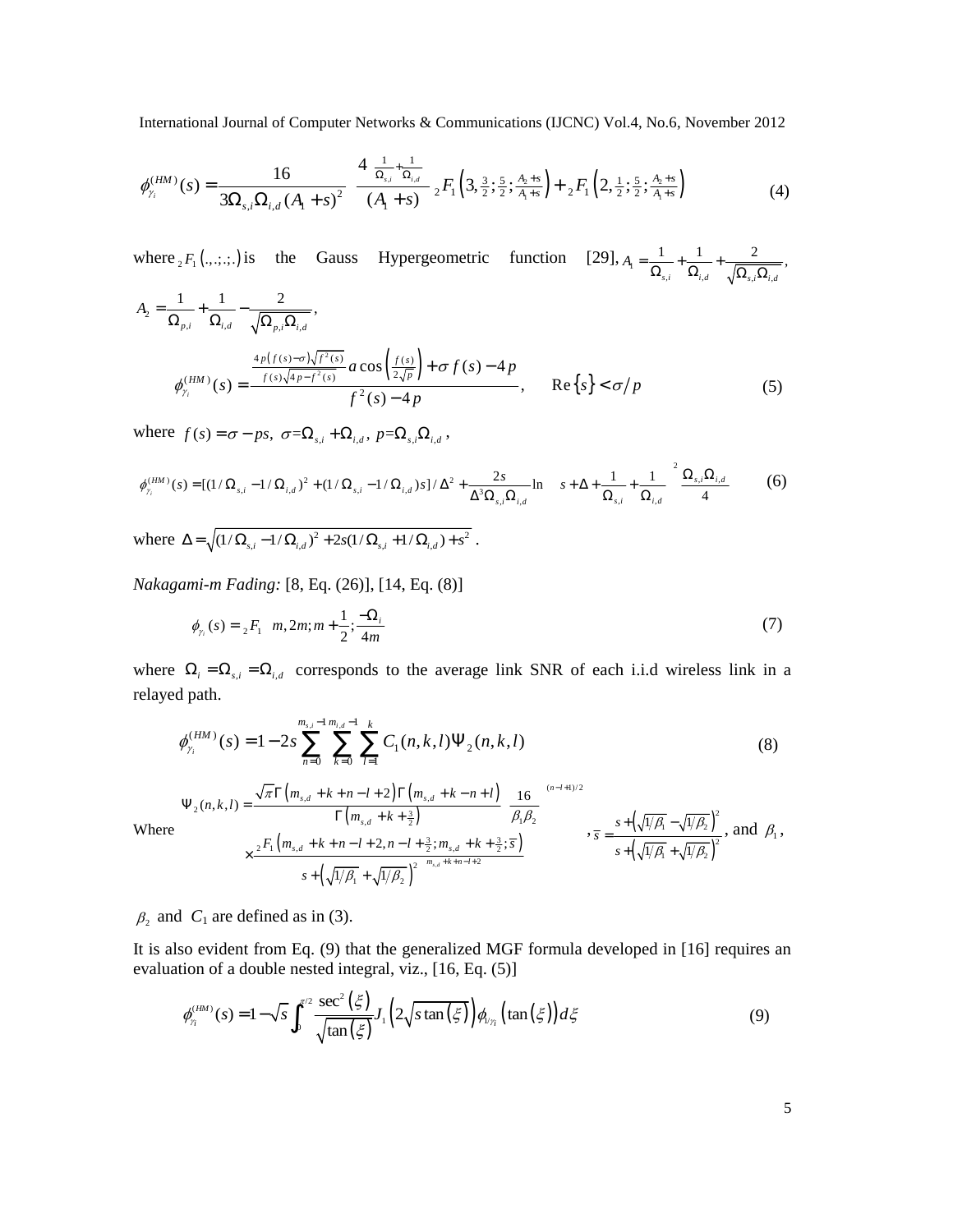where 
$$
\phi_{\nu_{\gamma_i}}(s) = \prod_{n \in \{(s,i),(i,d)\}} \left[1 - \sqrt{s} \int_0^{\pi/2} \frac{\sec^2(\xi)}{\sqrt{\tan(\xi)}} J_i\left(2\sqrt{\sin(\xi)}\right) \phi_{\gamma_n}\left(\tan(\xi)\right) d\xi\right]
$$
 and  $J_i(.)$  denotes the

first-order Bessel function of the first kind. Although the above expression is tractable for Rayleigh and Nakagami-*m* channels (e.g., when  $\phi_{\nu_{\gamma_i}}(s)$  is available in closed-form), it can be quite tedious or numerically unstable for certain fading environment (e.g., Rice and Nakagami*q* fading environments). This is because  $\phi_{\nu_{\gamma_i}}(s)$  is expressed as an infinite series consisting of special functions (e.g. Bessel function) with complicated arguments.

In order to further improve the mathematical tractability, bounds like  $\gamma_i^{(IB)} \leq \gamma_i^{H M} \leq \gamma_i^{(UB)}$  where  $\gamma_i^{(LB)} = \frac{1}{2} \min(\gamma_{s,i}, \gamma_{i,d})$  and  $\gamma_i^{(UB)} = \min(\gamma_{s,i}, \gamma_{i,d})$  have also been developed to minimize the complexity of the problem in Nakagami-*m* [11], [12] and Rice channels with i.n.d diversity paths [13]. These expressions are summarized in (10) and (11), respectively.

*Nakagami-m Fading:* [12, Eq. (11)]

$$
\phi_{\gamma_i}^{(UB)}(s) = \sum_{k \in \{(\text{s.i.),(\text{i.d.})\}}}\frac{\Gamma(m_k + m_j)}{\Gamma(m_k)\Gamma(m_j)} \left(\frac{\Omega_j m_k}{s\Omega_j \Omega_k + \Omega_j m_k + \Omega_k m_j}\right) \times \frac{1}{m_k} {}_2F_1\left(1 - m_j, m_k; 1 + m_k; \frac{(s\Omega_k + m_k)\Omega_j}{s\Omega_j \Omega_k + \Omega_j m_k + \Omega_k m_j}\right) (10)
$$

*Rice Fading:* [13, Eq. (10)]

$$
\phi_{\gamma_i}^{(UB)}(s) = \sum_{k \in \{(s,i),(i,d)\}} 2 A_k e^{-K_k} \mathcal{G}\left(\sqrt{2A_j}, \sqrt{2K_j}, \sqrt{2A_k K_k}, 2(s+A_k)\right) \tag{11}
$$

where  $A_i = (1 + K_i)/\Omega_i$ ,  $K_{a,b}$  denotes the Rice factor of wireless link *a-b*,  $I_0(.)$  is the modified Bessel function of the first kind and  $g(a,b,c,d) = \frac{1}{2} e^{\frac{c^2}{2d}} Q\left[ b \sqrt{\frac{d}{(a+b)^2}}, \frac{ac}{\sqrt{a^2-1}} \right] - \frac{a^2}{2d}$  $\left[ \frac{2}{d} \right]^{2}$   $\left[ \frac{d}{d} \left( d + a^{2} \right) \right]^{2}$   $\left[ \frac{d}{d} \left( d + a^{2} \right) \right]^{2}$  $L_{\alpha}(b,c,d) = \frac{1}{d} e^{\frac{c^2}{2d}} Q\left(b\sqrt{\frac{d}{(d+a^2)}}, \frac{ac}{\sqrt{d(d+a^2)}}\right) - \frac{a^2}{d(d+a^2)} e^{\frac{c^2-b^2d}{2(d+a^2)}} I_0\left(\frac{abc}{(d+a^2)}\right)$  $B(a,b,c,d) = \frac{1}{d} e^{\frac{c^2}{2d}} Q\left(b\sqrt{\frac{d}{(d+a^2)}}, \frac{ac}{\sqrt{d(d+a^2)}}\right) - \frac{a^2}{d(d+a^2)} e^{\frac{c^2-b^2d}{2(d+a^2)}} I_0\left(\frac{abc}{(d+a^2)}\right)$  $=\frac{1}{d}e^{\frac{c^2}{2d}}Q\left(b\sqrt{\frac{d}{(d+a^2)}}, \frac{ac}{\sqrt{d(d+a^2)}}\right)-\frac{a^2}{d(d+a^2)}e^{\frac{c^2-b^2d}{2(d+a^2)}}I_0\left(\frac{abc}{(d+a^2)}\right)$ . The corresponding MGF of the lower bound of HM SNR of relay path can be obtained by

replacing *s* in (10) and (11) by *s*/2, i.e.  $\phi_{n}^{(IB)}(s) = \phi_{n}^{(UB)}(s/2)$ .

It should be evident by now that the evaluation of the MGF of end-to-end SNR even for twohop CAF relay networks can be cumbersome, which limits a comprehensive characterization of cooperative diversity networks over generalized fading environments. This also motivates the development of a computationally efficient MGF formula for  $\gamma$  without compromising on the accuracy over a wide range of channel SNRs. Furthermore, it will be of interest to have an MGF expression that can easily capture the mixed-fading and composite fading environments. This article highlights the derivation of a MGF of end-to-end SNR for CAF relay networks that meets the above attributes. We would also like to point out that although the "asymptotic" MGF of SNR proposed in [17, Eq. (10)] yields a good ASER approximation, that expression is not a valid MGF because its numerical value ranges between 0 and 2 (instead of between 0 and 1). Besides, a rigorous proof for the derivation of the asymptotic MGF is lacking. These issues are also addressed in this article. Specifically, we derive a very tight approximation for the MGF of  $\gamma_i$  (hereafter, referred to as  $\phi_{\gamma_i}^{(A)}(s)$ ) which possesses all the attributes of a valid MGF formula.

Let us first consider a CAF diversity network with a single cooperative relay  $(N = 1)$ . In this case, the end-to-end SNR (with MRC combining of signal replicas at the destination node) is given by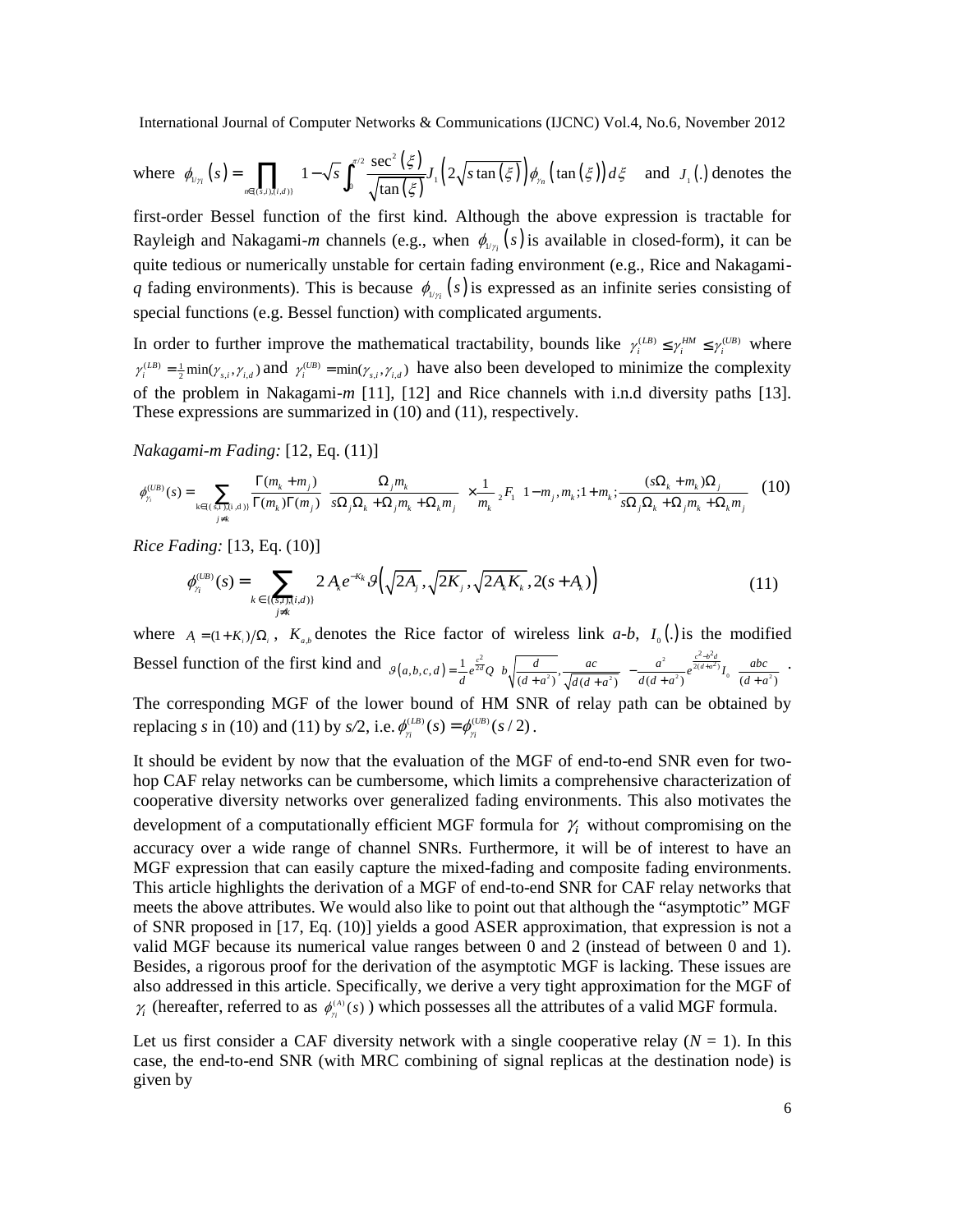$$
\gamma_T = \gamma_{s,d} + \frac{\gamma_{s,1}\gamma_{1,d}}{1 + \gamma_{s,1} + \gamma_{1,d}} = \gamma_{s,d} + \gamma_1
$$
\n(12)

In the following, we will derive a tight approximation for the MGFs of  $\gamma_1$  and  $\gamma_T$ .

*Proposition*: Let us consider four non-negative independent random variables *W*, *X*, *Y* and *Z* with PDFs  $f_k(.)$ , CDFs  $F_k(.)$ , and MGFs  $\phi_k(.)$ ,  $\kappa \in \{W, X, Y, Z\}$ . If we define  $W = \frac{XY}{X+Y+1}$  and  $Z = min(X, Y)$ , then the MGF of *W* can be approximated as

$$
\phi_W(s) \approx \phi_X(s) + \phi_Y(s) - \phi_X(s)\phi_Y(s)
$$
\n(13)

Before providing a proof for (13), we prove the following two lemmas for the CDF of *W*.

*Lemma 1*: The CDF of  $W = \frac{XY}{X+Y+1}$  is given by

$$
F_w(w) = F_Y(w) + \int_w^{\infty} F_X\left(\frac{w(y+1)}{y-w}\right) f_Y(y) dy
$$
\n(14)

Proof: See Appendix A.

*Lemma 2*: A tight lower bound for the CDF and MGF of *W* are given by (13) and (14), respectively:

$$
F_{w}(w) \geq F_{x}(w) + F_{y}(w) - F_{x}(w)F_{y}(w)
$$
\n(15)

$$
\phi_{w}(s) \ge \phi_{Z}(s) \tag{16}
$$

where  $\phi_z(s) = \phi_x(s) + \phi_y(s) - \int_0^\infty e^{-sx} [f_x(x) F_y(x) + f_y(x) F_x(x)]dx$ .

Proof: See Appendix B.

Thus, the exact MGF of  $\gamma$ <sub>r</sub> in (1) can be tightly approximated (using Eq. (13)) as

$$
\phi_{\gamma_i}^{(E)}(s) \approx \phi_{\gamma_i}^{(A)}(s) = \phi_{\gamma_{s,d}} \left( \phi_{\gamma_{s,l}}(s) + \phi_{\gamma_{s,d}}(s) - \phi_{\gamma_{s,l}}(s) \phi_{\gamma_{s,d}}(s) \right)
$$
(17)

since  $\gamma_{s,d}$  and  $\gamma_1$  are assumed to be independent random variables (i.e., a reasonable assumption because the nodes are spatially distributed over a large geographical area).

It is also important to highlight that the new approximate MGF expression (B.5) is much more compact and can be easily generalized to more sophisticated channel models (including mixedfading scenarios and shadowing) compared to (B.4) (corresponding to the MGF of  $\gamma_k^{(UB)} = \min(\gamma_{s,k}, \gamma_{k,d})$ ),  $\phi_{\gamma_i}^{(E)}(s)$ , and  $\phi_{\gamma_i}^{(HM)}(s)$  (i.e., can be derived from (A.1)) which may not necessarily yield a closed-form expression in a generalized fading environment. Besides, it only requires the knowledge of MGF of individual links in closed-form, which is readily available in the literature [28, Table 2.2, pp. 21].

It is also straight-forward to generalize (17) to multi-relay CAF networks. In this case, the approximate MGF of  $\gamma$ <sub>r</sub> as shown in (2) is given by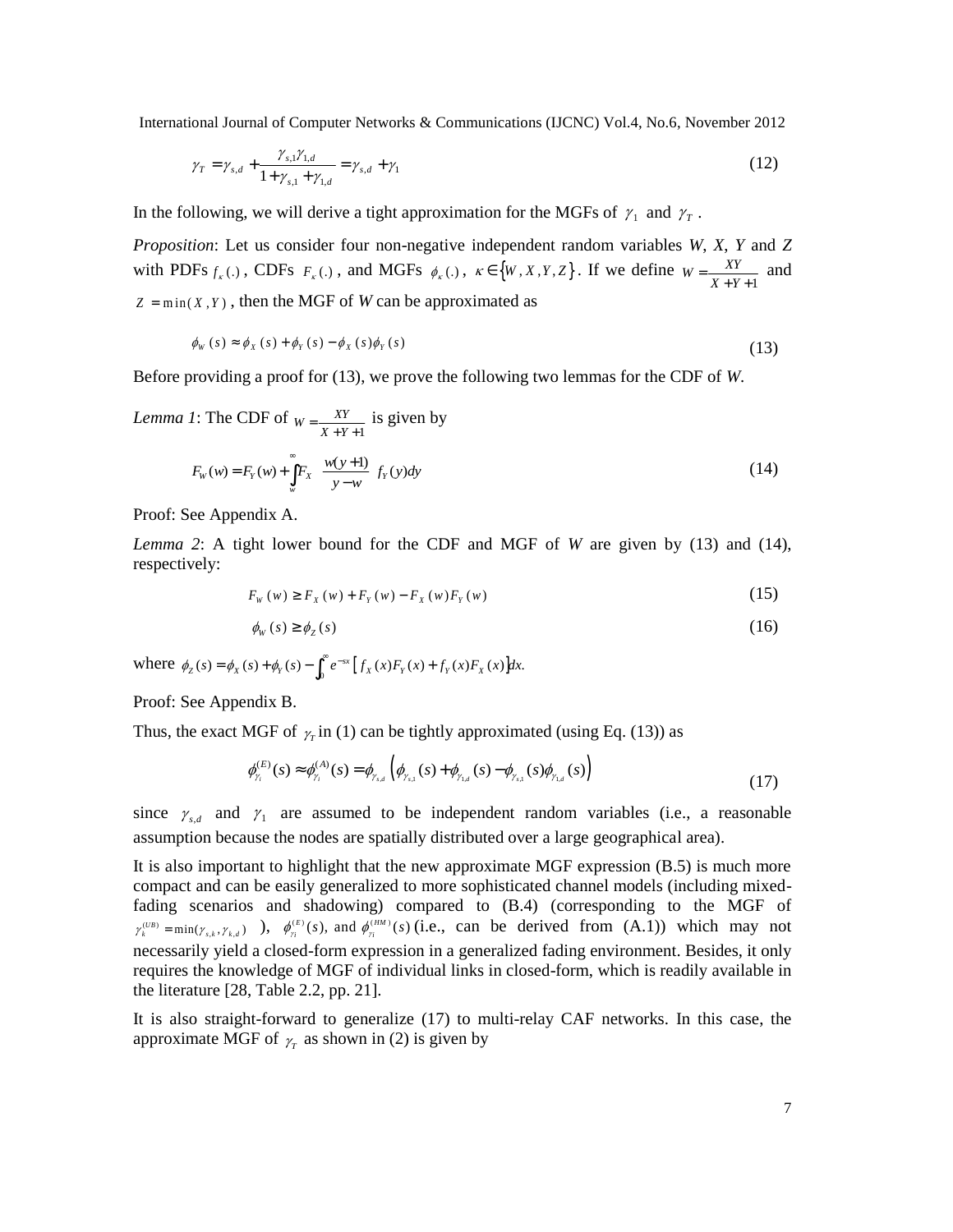$$
\phi_{\gamma_T}^{(E)}(s) \approx \phi_{\gamma_T}^{(A)}(s) = \phi_{\gamma_{s,d}}(s) \prod_{i=1}^N \left( \phi_{\gamma_{s,i}}(s) + \phi_{\gamma_{i,d}}(s) - \phi_{\gamma_{s,i}}(s) \phi_{\gamma_{i,d}}(s) \right)
$$
(18)

Fig. 1 shows a comparison of the exact, approximate, HM bound, upper and lower HM bound MGFs of SNR for a two-hop relayed path over i.i.d and i.n.d Nakagami-*m* channel. The curve corresponding to MGF of  $\gamma_1^{\text{(HM)}}$  is generated using the HM MGF given in (7) [8, Eq. (26)] and [16, Eq. (5) and Table 1] for Nakagami-*m* fading channels. The corresponding MGF of  $\gamma_1^{(UB)} = \min(\gamma_{s,1}, \gamma_{1,d})$  (i.e., can be evaluated using (B.4)) and  $\gamma_1^{(IB)} = \gamma_1^{(UB)}/2$  are given in [12, Eqs. (9) - (11)]. We observe at a very small mean SNR value, the exact MGF is closer to the lower bound (LB) than any other curves. However as the mean SNR and/or channel fading index increases, the exact end-to-end SNR approaches the HM and upper bound (UB) of HM, as expected. More importantly, at higher SNR, our approximation is much closer to the exact and HM MGF of  $\gamma_1$  compared to the bounds (MGF of  $\gamma_1^{(LB)}$  or  $\gamma_1^{(UB)}$ ) over a wide range of its argument *s*. We would also like to point out that the MGF of HM SNR in (4)-(8) [5]-[8] and [14] are channel specific (i.e., limited to only i.n.d. Rayleigh and i.n.d Nakagami-m channels) while the corresponding MGF formula in  $(9)$  [16] is more general, but it involves the computation of a nested double integral term, and may be numerically unstable or too complex for some fading environments (e.g., Rice fading). On the contrary, our approximation (18) is both simple and can readily handle complex fading channel models. In fact, it requires only the knowledge of MGF of individual link SNRs, which are readily available in closed-form for a myriad of stochastic channel models (see [28, Table 2.2, pp. 21]). In Section III, we will highlight the utility of our new MGF formula for efficient analysis of multi-relay CAF networks and computation of the average detection probability in relay-assisted spectrum sensing application.



Fig. 1 Comparison between the exact, approximate and bounds for the MGF of effective SNR of relay path over i.i.d and i.n.d Nakagami-m channels; (Eq.(10\*) indicates evaluation by replacing *s* in (10) by *s*/2).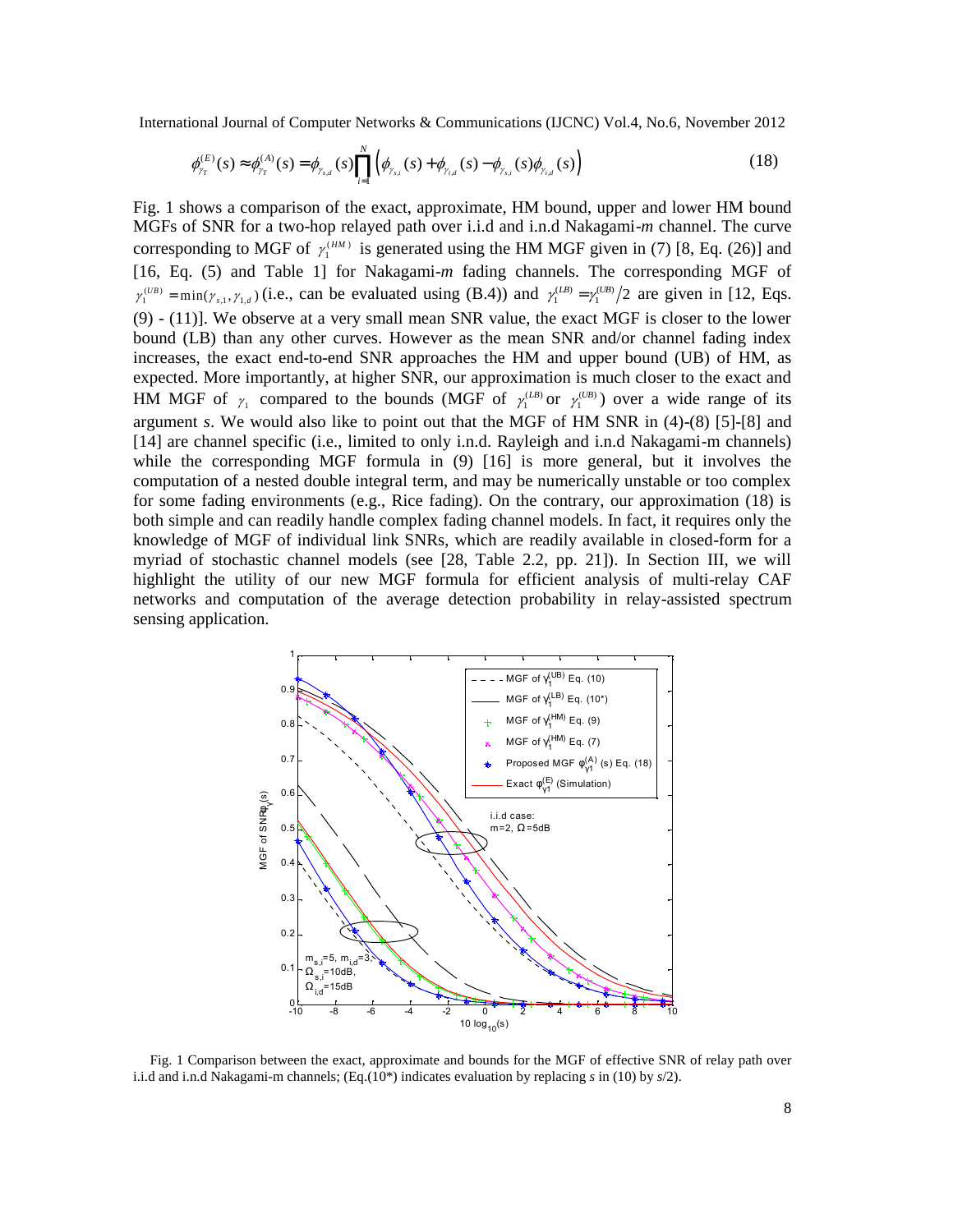# **3. APPLICATIONS OF CLOSED-FORM MGF OF END-TO-END SNR IN CAF RELAY NETWORKS**

### **3.1 Unified Closed-Form ASER Expression for 2-Hop CAF Multi-Relay Networks**

In general, the ASER of CAF multi-relay networks can be computed by averaging the CEP  $P_{s}(\varepsilon|\gamma)$  over the PDF of  $\gamma_{T}$  as

$$
\overline{P_s} = \int_0^\infty P_s(\mathcal{E} | \gamma) f_{\gamma_T}(\gamma) d\gamma \tag{19}
$$

If the CEP can be expressed in a "desirable exponential form", then the averaging task in (19) can be simplified dramatically. In this article, we exploit an accurate second-order exponentialtype approximation for the CEP [19] as summarized in Table I for MPSK and MQAM digital modulations with a fixed set of coefficients  $a_1 = 0.2938$ ,  $b_1 = 1.0483$ , and  $c_1 = 0.5070$ . This approximation has been shown to be slightly more accurate than the exponential-type approximations in [17] and [30], and practically same as the exact *Q*-function representation in [31]. If we replace the CEP in (19) with its exponential approximation (as shown in Table I), then (19) simplifies into a closed-form formula (i.e., can be expressed as a weighted sum of MGF of  $\gamma$  alone). For instance, the ASER of CAF multi-relay network with MPSK modulation is given by

$$
\overline{P_s} = a_1 \phi_{\gamma_{\tau}} (b_1 \sin^2 (\pi/M)) + c_1 \phi_{\gamma_{\tau}} (2b_1 \sin^2 (\pi/M))
$$
\n(20)

where  $\phi_{\gamma_{\tau}}(.)$  is defined in (18). Similar expressions can be obtained easily for other digital modulation schemes (i.e., MQAM). It should be emphasized that there are two sources of approximation errors in our unified closed-form ASER expression (20), with the first stemming from the approximation of the MGF of SNR in (18) and the other from CEP approximation via  $erfc(x) = a_1 e^{-b_1 x^2} + c_1 e^{-2b_1 x^2}$ . Even with these approximation errors, we will show that (20) still performs better than the ASER obtained using the upper/lower bounds for the MGF of end-toend SNR (i.e., Eqs. (B.4), (10)-(11)) in conjunction with an exact single finite-range integral expression for the CEP or asymptotic analysis [9][15].

In Fig. 2, the ASER of MQAM with our proposed approximation (using (18) in conjunction with (20)) is compared to the finite-range integral expression using the HM MGF given in (7) [8, Eq. (26)] in a Nakagami-m channel with i.i.d fading statistics as  $\frac{1}{2}$  ( 3 )  $4k^2 e^{\pi/4}$  $2(M-1)\sin^2\theta$   $\int_0^{\infty}$   $\pi$   $\int_0^{\infty}$   $\frac{\gamma}{4}$   $2(M-1)\sin^2\theta$  $4k \int_{1}^{\pi/2} \int_{1}^{1} 3 \int_{10}^{1} 4k^2 \int_{1}^{\pi/4} \int_{1}^{1} 3$  $\overline{P_s} = \frac{4k}{\pi} \int_0^{\pi/2} \phi_{\gamma_T} \left( \frac{3}{2(M-1)\sin^2 \theta} \right) d\theta - \frac{4k^2}{\pi} \int_0^{\pi/4} \phi_{\gamma_T} \left( \frac{3}{2(M-1)\sin^2 \theta} \right) d\theta$  $=\frac{4k}{\pi}\int_0^{\pi/2}\phi_{\gamma_T}\left(\frac{3}{2(M-1)\sin^2\theta}\right)d\theta-\frac{4k^2}{\pi}\int_0^{\pi/4}\phi_{\gamma_T}\left(\frac{3}{2(M-1)\sin^2\theta}\right)d\theta$  where *M* denotes the digital constellation size and  $k = (\sqrt{M} - 1)/\sqrt{M}$ . This figure shows that our approximate ASER formula

(in closed-form) yields a very good estimate of the actual ASER performance of the CAF relay network over a wide range of mean channel SNR, different fading severity indices and for different constellation sizes. In fact, our closed-form ASER formula performs slightly better than the upper bound MGF case and much better than the lower bound MGF case (even with additional approximation errors for the CEP in our case). However, the gap between the "HM bound" (i.e., the ASER is still expressed in the form of a finite-range integral) and "approximate" ASER performance curves widens as the channel experience less severe fading. This is mainly attributed to the approximation error in the MGF and not the CEP. Although not shown in this article, we also noticed that a similar trend for MPSK digital modulation.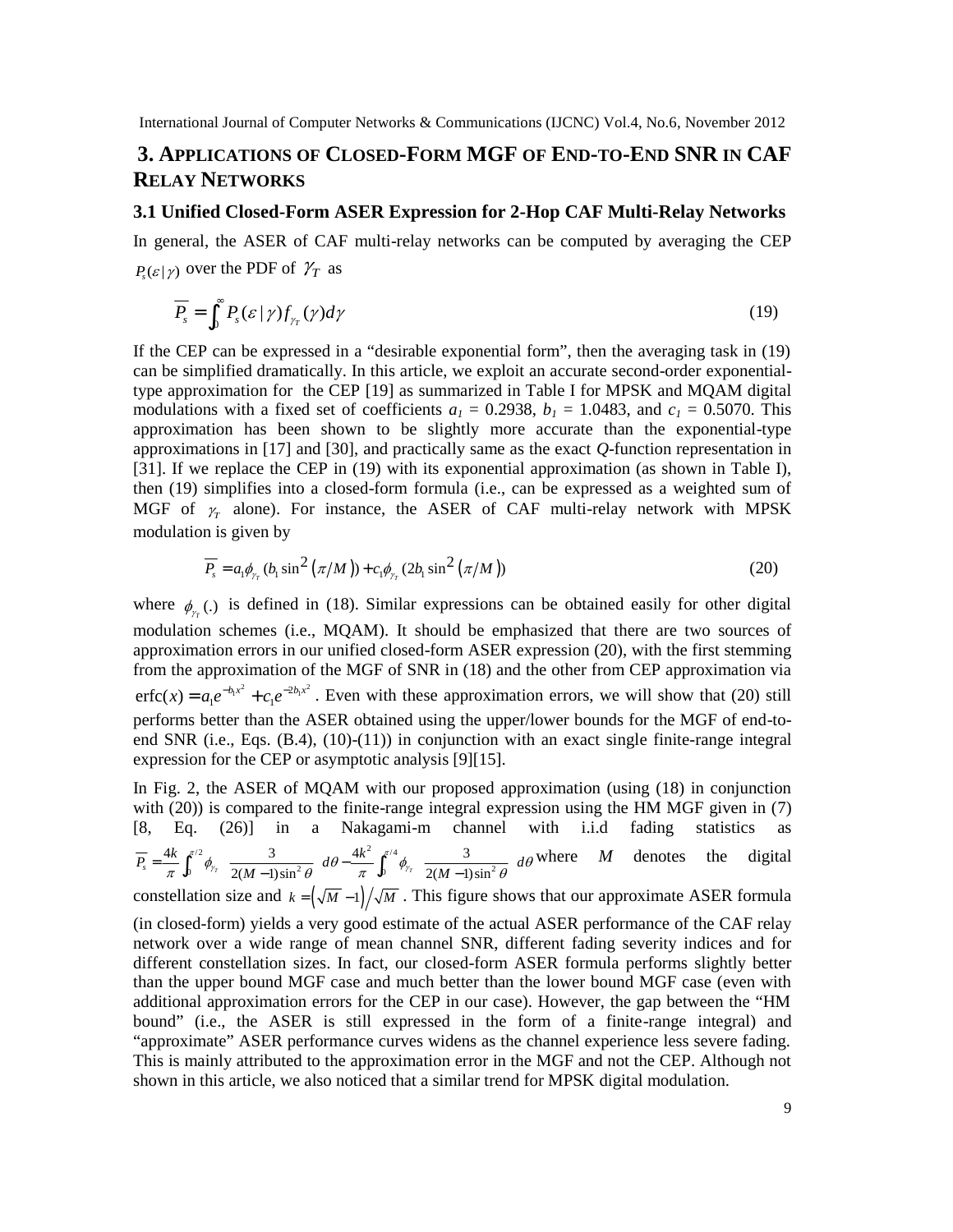Table I. Q-Function and Exponential-type Representations of the CEP for MQAM and MPSK Digital Modulations ( $\gamma_s$  denotes the symbol SNR while *M* corresponds to the signal constellation size)

| <b>Modulation</b><br>scheme | <b>Q-Function Representation of CEP</b>                                                                            | <b>Exponential Representation of CEP</b>                                                                                                                                      |
|-----------------------------|--------------------------------------------------------------------------------------------------------------------|-------------------------------------------------------------------------------------------------------------------------------------------------------------------------------|
| <b>BPSK</b>                 | $Q(\sqrt{2}\gamma_s)$                                                                                              | $0.5a_1e^{-b_1\gamma_s}+0.5c_1e^{-2b_1\gamma_s}$                                                                                                                              |
| <b>MPSK</b>                 | $2Q(\sqrt{2\gamma_s}\sin(\pi/M)), \quad M \geq 4$                                                                  | $a_1 e^{-b_1 \gamma_s \sin^2(\pi/M)} + c_2 e^{-2b_1 \gamma_s \sin^2(\pi/M)}$                                                                                                  |
| <b>MQAM</b>                 | $4kQ(\sqrt{3\gamma_s/(M-1)})-4k^2Q^2(\sqrt{3\gamma_s/(M-1)}),$<br>where $k = \left(\sqrt{M} - 1\right) / \sqrt{M}$ | $2ka_1e^{-\frac{3}{2} \frac{b_1y_s}{M-1}} + (2kc_1 - k^2 a_1^2)e^{-\frac{3b_1y_s}{M-1}}$<br>$-k^2c_1^2e^{-\frac{6b_2\gamma_s}{M-1}}-2k^2a_1c_1e^{-\frac{9b_1\gamma_s}{2M-1}}$ |



Fig. 2 ASER of MQAM over i.i.d Nakagami channels (*m* = 1 and 3) with single cooperative relay.

10 Next, we will discuss the efficacy of our new approximation technique for the ASER of CAF networks by comparing it with exact analysis, asymptotic formulas and bounding methods for coherent BPSK modulation (only chosen for illustrative purpose) in Rayleigh and Nakagami-*m* channels with i.n.d fading statistics via  $\overline{P} = \frac{1}{2} \int_{0}^{(M-1)\pi/M} \phi(x) \frac{\sin^2(x)}{x^2}$ 0  $\frac{\varphi_{\gamma_{T}}}{\sin^{2}(\gamma_{T}+\gamma_{T})}$  $1 \int_{1}^{(M-1)\pi/M}$   $\int \sin^2(\pi/M)$  $\int$ <sup>r</sup>  $\int$  sin  $(M-1)\pi/M$  $\overline{P_s} = \frac{1}{\pi} \int_0^{(M-1)\pi/M} \phi_{\gamma} \left( \frac{\sin^2(\pi/M)}{\sin^2(0)} \right) dt$  $\frac{1}{\pi}\int_0^{(M-1)\pi/M}\phi_{\gamma_T}\left(\frac{\sin^2(\pi/M)}{\sin^2\theta}\right)d\theta$  $=\frac{1}{\pi}\int_0^{(M-1)\pi/M}\phi_{\gamma} \left(\frac{\sin^2(\pi/M)}{\sin^2\theta}\right)d\theta$  with  $M=2$  [28]. The closed-form HM i.n.d MGF expression  $\phi_{n}^{(HM)}(s)$  for Rayleigh ( $m = 1$ ) fading is given by (6) [7, Eq. (7)] while the  $\phi_n^{\text{\tiny (HM)}}(s)$  for i.n.d Nakagami-m channel is computed with the aid of (9) [16, Eq. (5) and Table 1]. Bounding technique based on upper and lower bounds of the effective SNR [10]-[13] will also be presented to validate the accuracy of our approach. The MGF of lower bound  $\phi_n^{(IB)}(s)$  and upper bound  $\phi_n^{(UB)}(s)$  on the effective SNR of two-hop relayed path is obtained from [12, Eq. (11)]. The asymptotic analysis curve is generated using [15 Eq. (15)].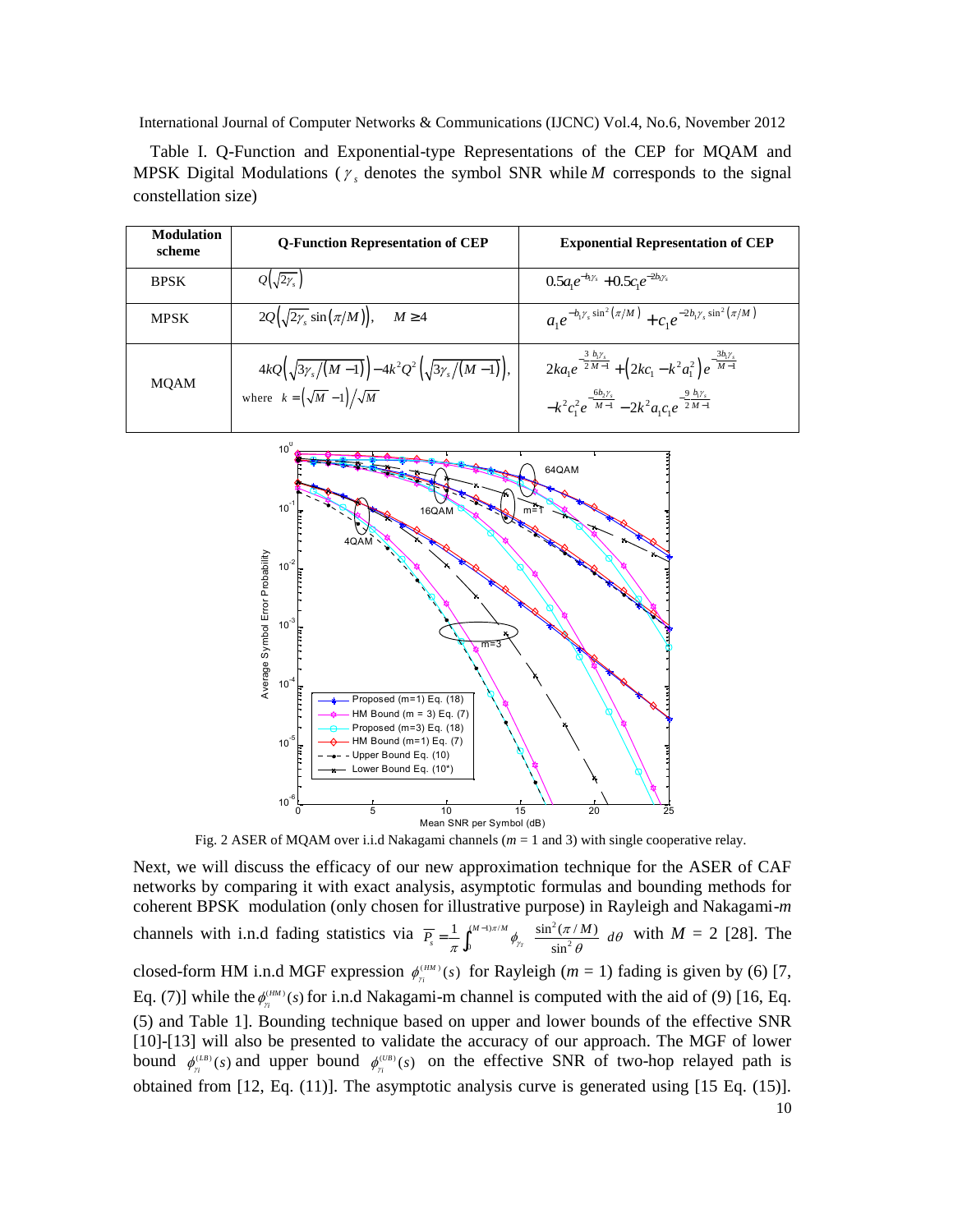Fig. 3 provides a comparison between the curves corresponding to all the bounding and asymptotic analyses techniques discussed above over i.n.d Nakagami-m channel (*m =* 1 and 3) with two relays. It is apparent that our proposed approximation method performs better than that of the asymptotic analysis in [15] especially at higher values of the fading severity index. Moreover, our approximation (while much closer to the "upper bound" case) performs considerably better than any other approximation or asymptotic analysis at lower SNR regime. Besides, our result (20) is in closed-form.

In Fig. 4, the performance of a CAF relay network (with two cooperating relays) that employ BPSK modulation in Rice (also known as Nakagami-n channel) fading environment is considered. In this case, we noticed that the solution for the HM MGF of SNR for the relayed path presented in [16, Eq. (5) and Table 1] is neither computationally efficient nor numerically stable due to the need to perform numerical integration of product of two infinite series. Thus, the bounding technique [13] and asymptotic analysis [9] are the only viable analytical tools for ASER analysis.



Fig. 3 ASER of BPSK CAF relay networks ( $N = 2$ ) over i.n.d Nakagami-m channels with  $\Omega_{s,d} = 0.4 \Omega_T$ ,  $\Omega_{s,1} = \Omega_T$  ,  $\Omega_{s,2} = \Omega_T$  ,  $\Omega_{1,d} = 0.43 \Omega_T$  and  $\Omega_{2,d} = 0.43 \Omega_T$  .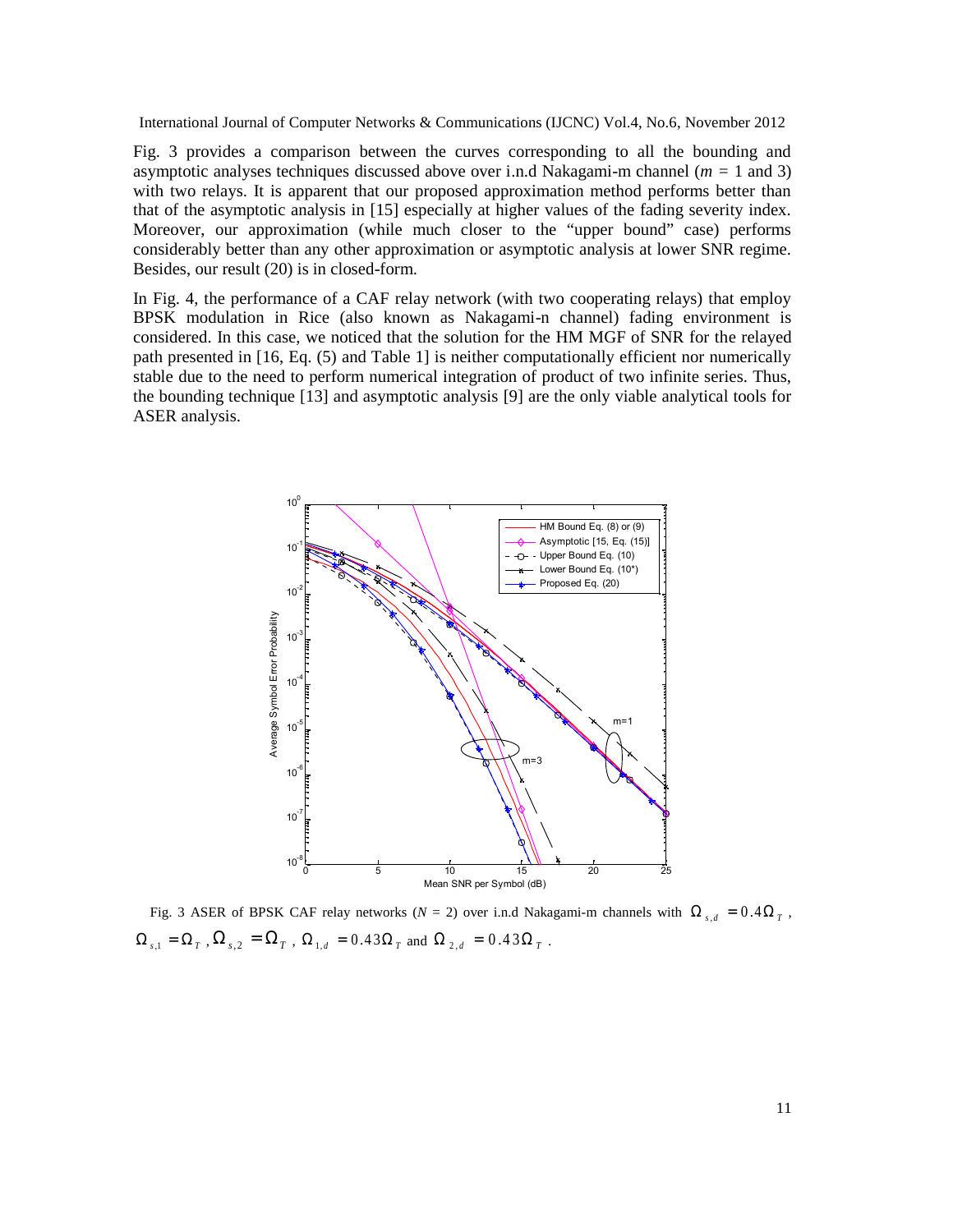

Fig. 4 ASER of BPSK CAF relay networks ( $N = 2$ ) over i.n.d Rice and Rayleigh channels with  $\Omega_{s,d} = 0.4 \Omega_T$ ,  $\Omega_{s,1} = \Omega_{T}$  ,  $\Omega_{s,2} = \Omega_{T}$  ,  $\Omega_{1,d} = 0.43 \Omega_{T}$  and  $\Omega_{2,d} = 0.43 \Omega_{T}$  .

However, in order to provide a comprehensive performance comparison, we also performed Monte Carlo simulation for the ASER of CAF relay system over Rice channel (denoted as "exact" in Fig. 4 for Rice factor  $K = 3$ ). Closed-form formulas for the MGF of  $\gamma_i^{(IB)}$  and  $\gamma_i^{(UB)}$ have been derived in [13] while the asymptotic analysis curve is generated using [9, eq. (32)] (after correcting<sup>2</sup> a typo). Fig. 4 compares various approximations and bounds for the ASER of CAF relay networks in Rayleigh ( $K = 0$ ) and Rice channels ( $K = 3$ ) with non-identical fading statistics. The general trends (in terms of the tightness of our approximate ASER expression) depicted in Fig. 4 are similar to those observed for the Nakagami-m environment. The asymptotic analysis method [9] or [15] is not very useful in our context since its ASER performance prediction is grossly inadequate in the low SNR regime (for both Rice and Nakagami-m fading channels), although this is the region where cooperative relaying strategies will be typically employed.

#### **3.2 Outage Probability**

The outage probability *Pout* is defined as the probability that the instantaneous SNR falls below a specified threshold value  $\gamma$ <sub>th</sub> and can be calculated using the MGF of SNR as

$$
P_{out} = \int_0^{\gamma_{th}} \mathfrak{S}^{-1} \left[ \phi_{\gamma_T}(s) \right] d\gamma = \mathfrak{S}^{-1} \left[ \left( \phi_{\gamma_T}(s) \right) / s \right] \Big|_{\gamma_{th}} \tag{21}
$$

where  $\mathfrak{S}^{-1}(.)$  denotes the inverse Laplace transform operator. In fact, (21) can be evaluated efficiently using numerical methods as discussed in [32]-[33]. However, if closed-form solution

<sup>&</sup>lt;sup>2</sup> In [9, Eq. (33)], the exponential term  $e^{-(N+1)K}$  was missing and this explains why only the Rayleigh fading case (*K* =0) can be evaluated correctly.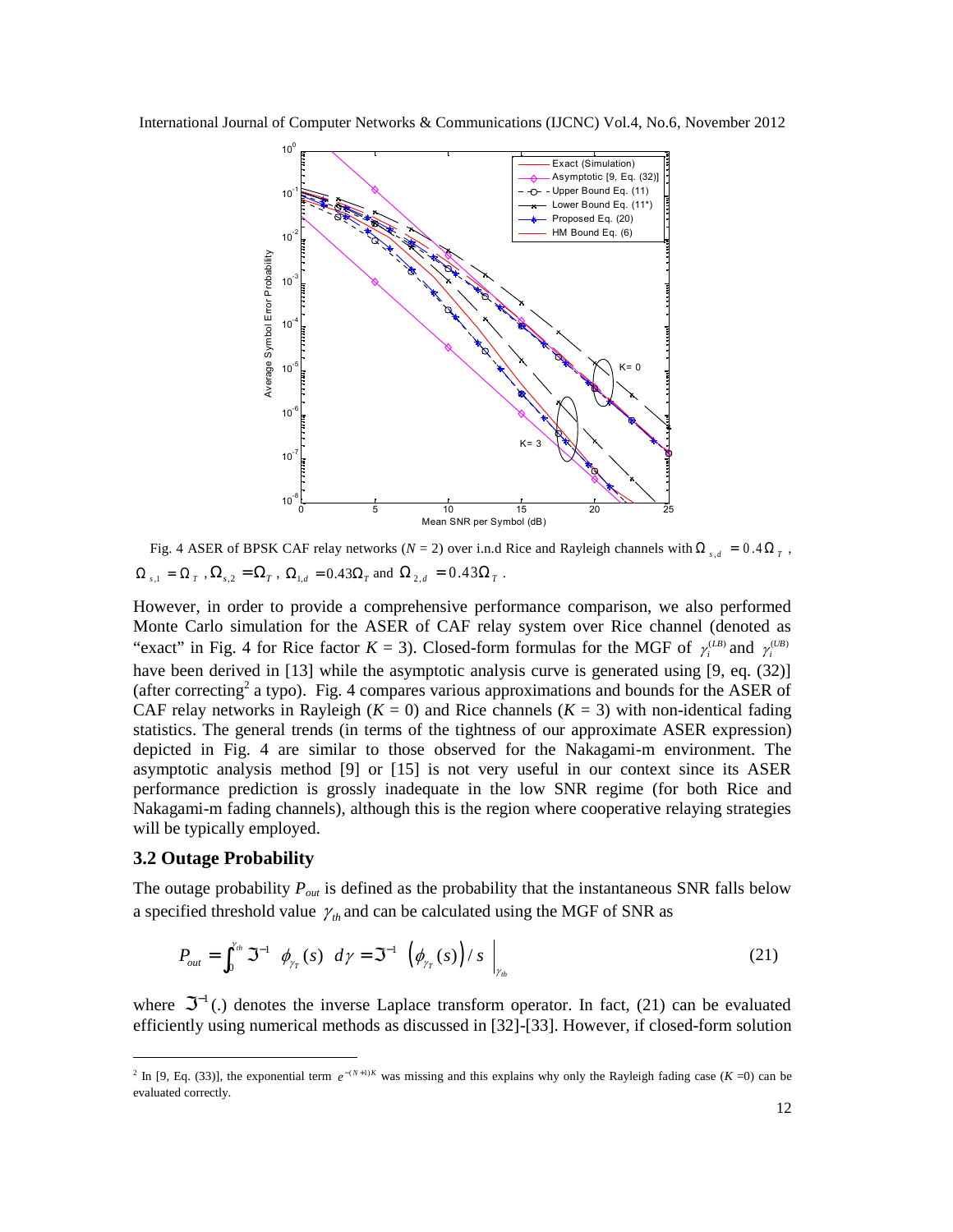is desired, our MGF expression in (18) also facilitates the analytical Laplace inversion for some certain fading environments. As an example, consider a single CAF relay in Nakagami-m fading environment (positive integer fading index). In this case, the MGF of end-to-end SNR can be easily decomposed by partial fraction expansion as

$$
\phi_{\gamma}^{(A)}(s) = \sum_{p=1}^{m_{\gamma}} \frac{\alpha_p}{\left(1+\beta_p s\right)^p} + \sum_{q=1}^{m_{\gamma}} \frac{\alpha_q}{\left(1+\beta_q s\right)^q} + \sum_{r=1}^{m_{\gamma}} \frac{\alpha_r}{\left(1+\beta_r s\right)^r} + \sum_{w=1}^{m_{\gamma}} \frac{\alpha_w}{\left(1+\beta_w s\right)^w} - \left(\sum_{r=1}^{m_{\gamma}} \frac{\alpha_r}{\left(1+\beta_r s\right)^r} + \sum_{z=1}^{m_{\gamma}} \frac{\alpha_z}{\left(1+\beta_z s\right)^z} + \sum_{v=1}^{m_{\gamma}} \frac{\alpha_v}{\left(1+\beta_v s\right)^v}\right) (22)
$$

where

$$
\begin{split} \alpha_p = & \frac{\left(-\frac{m_{s,i}}{m_{s,d}}\frac{\Omega_{s,i}}{\Omega_{s,d}}\right)^{m_{s,d}-p}}{\left(1-\frac{\Omega_{s,i}}{\Omega_{s,d}}\frac{m_{s,d}}{m_{s,i}}\right)^{m_{s,d}-p+1}}, \quad \alpha_q = & \frac{\left(-\frac{m_{s,i}}{m_{s,d}}\frac{\Omega_{s,d}}{\Omega_{s,i}}\right)^{m_{s,j}-q}}{\left(1-\frac{\Omega_{s,d}}{\Omega_{s,d}}\frac{m_{s,i}}{m_{s,i}}\right)^{m_{s,j}-q+1}}, \quad \alpha_r = & \frac{\left(-\frac{m_{i,d}}{m_{s,d}}\frac{\Omega_{s,d}}{\Omega_{s,d}}\right)^{m_{s,d}-r}}{\left(1-\frac{\Omega_{s,d}}{\Omega_{s,d}}\frac{m_{s,d}}{m_{s,d}}\right)^{m_{s,j}-q+1}}, \quad \alpha_w = & \frac{\left(-\frac{m_{i,d}}{m_{s,d}}\frac{\Omega_{s,d}}{\Omega_{s,d}}\right)^{m_{s,d}-r}}{\left(1-\frac{\Omega_{s,d}}{\Omega_{s,d}}\frac{m_{s,d}}{m_{s,d}}\right)^{m_{s,j}-q+1}},\\ \alpha_r = & \sum_{j=1}^{m_{s,d}-\epsilon}\frac{\left(-1\right)^{m_{s,d}-\epsilon}\left(\frac{\Omega_{s,j}}{m_{s,j}}\right)^j \left(\frac{m_{s,d}}{m_{s,d}}\right)^{m_{s,j}-r}}{\left(1-\frac{\Omega_{s,d}}{m_{s,d}}\frac{m_{s,j}}{\Omega_{s,j}}\right)^{m_{s,j}-r}} \left(\frac{\Omega_{s,d}}{m_{s,d}}\right)^{m_{s,j}-r}} \quad \alpha_c = & \sum_{j=1}^{m_{s,d}-\epsilon}\frac{\left(\frac{\Omega_{s,d}}{m_{s,d}}\right)^{m_{s,j}-r}}{\left(1-\frac{\Omega_{s,d}}{m_{s,d}}\frac{m_{s,j}}{\Omega_{s,j}}\right)^{m_{s,j}-r}} \left(\frac{\Omega_{s,d}}{m_{s,d}}\right)^{m_{s,j}-r}} \left(\frac{\Omega_{s,d}}{m_{s,d}}\right)^{m_{s,j}-r}} \quad \alpha_r = & \sum_{j=1}^{m_{s,d}-\epsilon}\frac{\left(\frac{\Omega_{s,d}}{m_{s,d}}\frac{\Omega_{s,j}}{\Omega_{s,d}}\right)^{m_{s,j}-r}}{\left(1-\
$$

$$
\beta_p = \beta_r = \beta_t = \frac{\Omega_{s,d}}{m_{s,d}}, \ \beta_q = \beta_z = \frac{\Omega_{s,i}}{m_{s,i}}, \text{ and } \beta_w = \beta_v = \frac{\Omega_{i,d}}{m_{i,d}}.
$$

Then it is not very difficult to derive its corresponding CDF (i.e., *Pout*) in closed-form, viz.,

$$
F_{\gamma}^{(A)}(\gamma) = \sum_{p=1}^{m_{\gamma,\epsilon}} \alpha_p I(\beta_p, p, \gamma) + \sum_{q=1}^{m_{\gamma,\epsilon}} \alpha_q I(\beta_q, q, \gamma) + \sum_{r=1}^{m_{\gamma,\epsilon}} \alpha_r I(\beta_r, r, \gamma) + \sum_{w=1}^{m_{\gamma,\epsilon}} \alpha_w I(\beta_w, w, \gamma) - \left(\sum_{t=1}^{m_{\gamma,\epsilon}} \alpha_t I(\beta_t, t, \gamma) + \sum_{z=1}^{m_{\gamma,\epsilon}} \alpha_z I(\beta_z, z, \gamma) + \sum_{v=1}^{m_{\gamma,\epsilon}} \alpha_v I(\beta_v, v, \gamma)\right)
$$
(23)

where  $I(\sigma, k, \gamma) = \frac{G(k, \gamma/\sigma)}{L}$  $(k)$  $I(\sigma, k, \gamma) = \frac{G(k, \gamma)}{\Gamma(k)}$  $\sigma, k, \gamma$  =  $\frac{G(k, \gamma/\sigma)}{\Gamma(k)}$ and  $G(a,x) = \int_0^x t^{a-1} e^{-t} dt$  denotes the lower incomplete Gamma function.

Nevertheless, a numerical approach is recommended for the computation of the outage probability over generalized fading channel as it is much easier to program especially for multirelay networks.

Fig. 5 further demonstrates the utility and versatility of our proposed method for evaluating the outage probability of CAF relay networks in an i.n.d Rice fading environment. It is evident that our solution predicts the outage probability performance reasonably well over a wide range of SNRs and exhibits similar trends to that observed in Figure 3 and Figure 4 (i.e., our solution is much more accurate than using the MGF of lower and/or upper bound for end-to-end SNR). It is also important to highlight that most mathematical software packages (e.g., MATLAB, MAPLE, etc.) do not have a built-in generalized Marcum Q-function for its complex arguments. As a consequence, one could not directly evaluate the desired outage probability using a numerical Laplace or Fourier inversion technique (e.g., [32]-[33]]) with the closed-form MGF depicted in (11). We circumvent this difficulty by exploiting an alternative, rapidly converging series representation for the generalized *Q*-function in [34]. More importantly, our MGF formula (18) does not contain any special mathematical functions, and thus circumvents this problem all together. This example in turn highlights the usefulness of our approximation (18) to characterize the performance of CAF relay networks in many fading environments that heretofore had resisted simple solutions.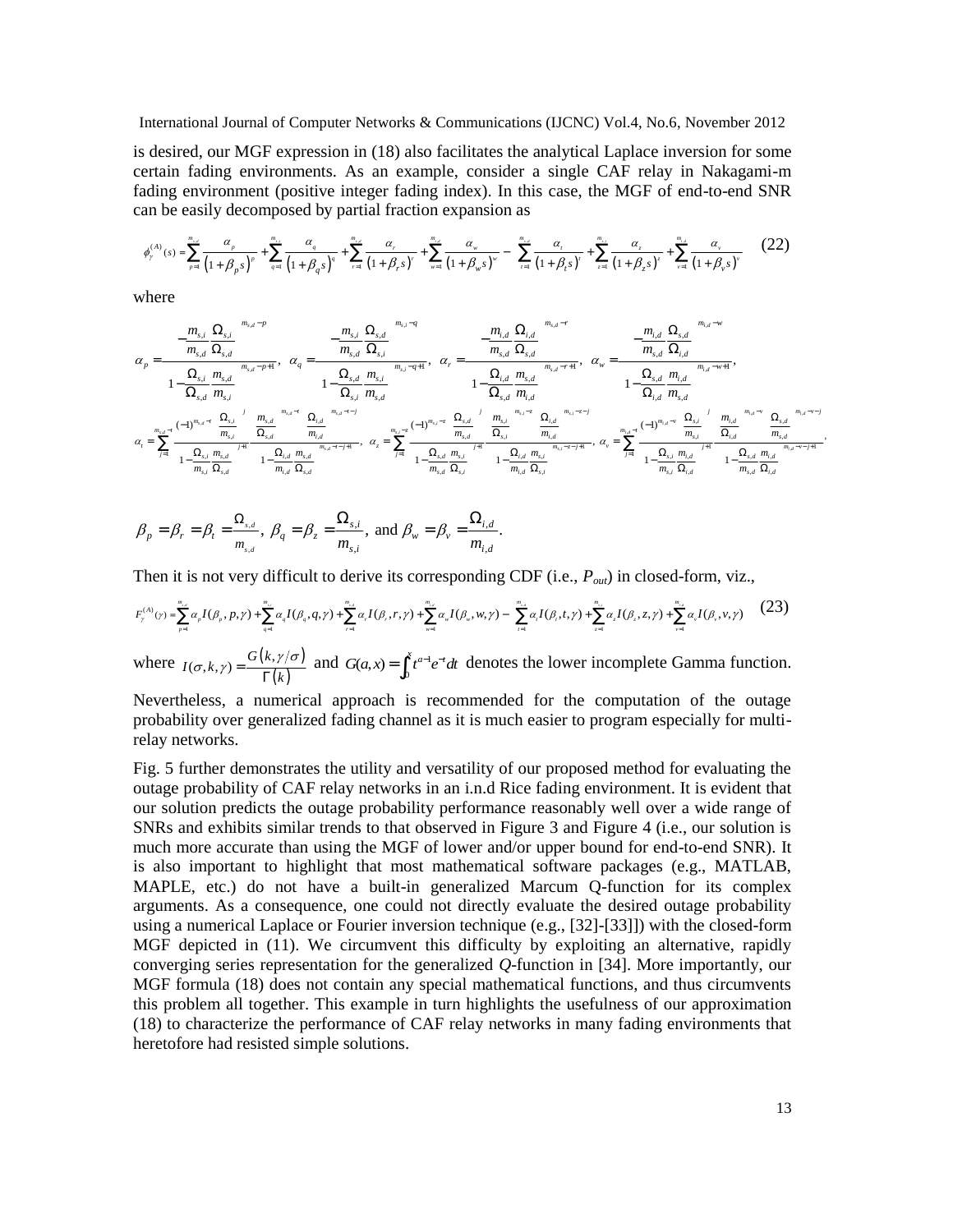

Fig. 5 Outage probability,  $P_{out}$  of CAF relay networks for  $\gamma_{th} = 5 dB$  over i.n.d Rice channels (*K*=3) with  $\Omega_{s,d}$  =  $0.2 \Omega_{T}$  ,  $\Omega_{s,1}$  =  $\Omega_{T}$  ,  $\Omega_{s,2}$  =  $0.3 \Omega_{T}$  ,  $\Omega_{1,d}$  =  $0.8 \Omega_{T}$  and  $\Omega_{2,d}$  =  $0.56 \Omega_{T}$  .

#### **3.3 Ergodic Capacity of CAF Relay Networks with Limited CSI**

Our proposed MGF formula (18) can also be employed to compute the ergodic capacity of CAF relay networks more accurately and efficiently. Similar to [10], [12]-[13], we consider the problem of source adaptive transmission for 2-hop CAF multi-relay networks with limited CSI feedback in which rate at the source node is adapted according to prevailing channel condition (i.e., only the knowledge of the end-to-end SNR  $\gamma<sub>T</sub>$  at the destination node, and not all links is needed at the source node) while the relays simply amplify and forward the signals that they receive. However, the existing results were based on the upper and lower bounds for the MGF of  $\gamma$ <sub>T</sub>. By exploiting a "desirable" exponential integral representation for ln (.) function [12], it is straight-forward to show that the normalized ergodic capacity (with respect to bandwidth *B*) of CAF relay networks is given by

$$
\frac{\bar{C}_{\text{ORA}}}{B} = \frac{1}{N+1} \frac{1}{\ln 2} \int_0^\infty \ln(1+\gamma) f_\gamma(\gamma) d\gamma = \frac{1}{N+1} \frac{1}{\ln 2} \int_0^\infty \frac{e^{-y}}{y} \Big[ 1 - \phi_{\gamma_\gamma}(y) \Big] dy \tag{24}
$$

Following the development similar to (22), it is also possible to evaluate (24) in closed-form for Rayleigh and Nakagami-m channels (positive integer *m*). For instance, it is not difficult to show that normalized ergodic capacity with a single cooperative relay over an i.n.d Nakagami-m channel is given by

$$
\frac{\overline{C}}{B} = \frac{1}{2\ln 2} \left[ \sum_{n=1}^{m_{\nu}} \alpha_{\nu} H(\beta_{\nu}, p) + \sum_{q=1}^{m_{\nu}} \alpha_{q} H(\beta_{q}, q) + \sum_{r=1}^{m_{\nu}} \alpha_{r} H(\beta_{r}, r) + \sum_{w=1}^{m_{\nu}} \alpha_{w} H(\beta_{w}, w) - \left( \sum_{i=1}^{m_{\nu}} \alpha_{i} H(\beta_{i}, t, \gamma) + \sum_{i=1}^{m_{\nu}} \alpha_{i} H(\beta_{i}, z) + \sum_{v=1}^{m_{\nu}} \alpha_{v} H(\beta_{v}, v) \right) \right] (25)
$$
\nWhere

\n
$$
H(\varsigma, k) = \frac{\varsigma^{-k}}{\Gamma(k)} \int_{0}^{\infty} \ln(1 + \gamma) \gamma^{k-1} e^{-\gamma' \varsigma} d\gamma = \frac{\varsigma^{-k}}{\Gamma(k)} Q_{k}(1/\varsigma) \quad \text{and} \quad Q_{n}(\mu) = \int_{0}^{\infty} t^{n-1} \ln(t+1) e^{-\mu t} dt, \quad \mu > 0, \ n = 1, 2, 3, \dots,
$$

is an integral defined in [28, Eq. (15B.7)] which can be evaluated in closed-form as

14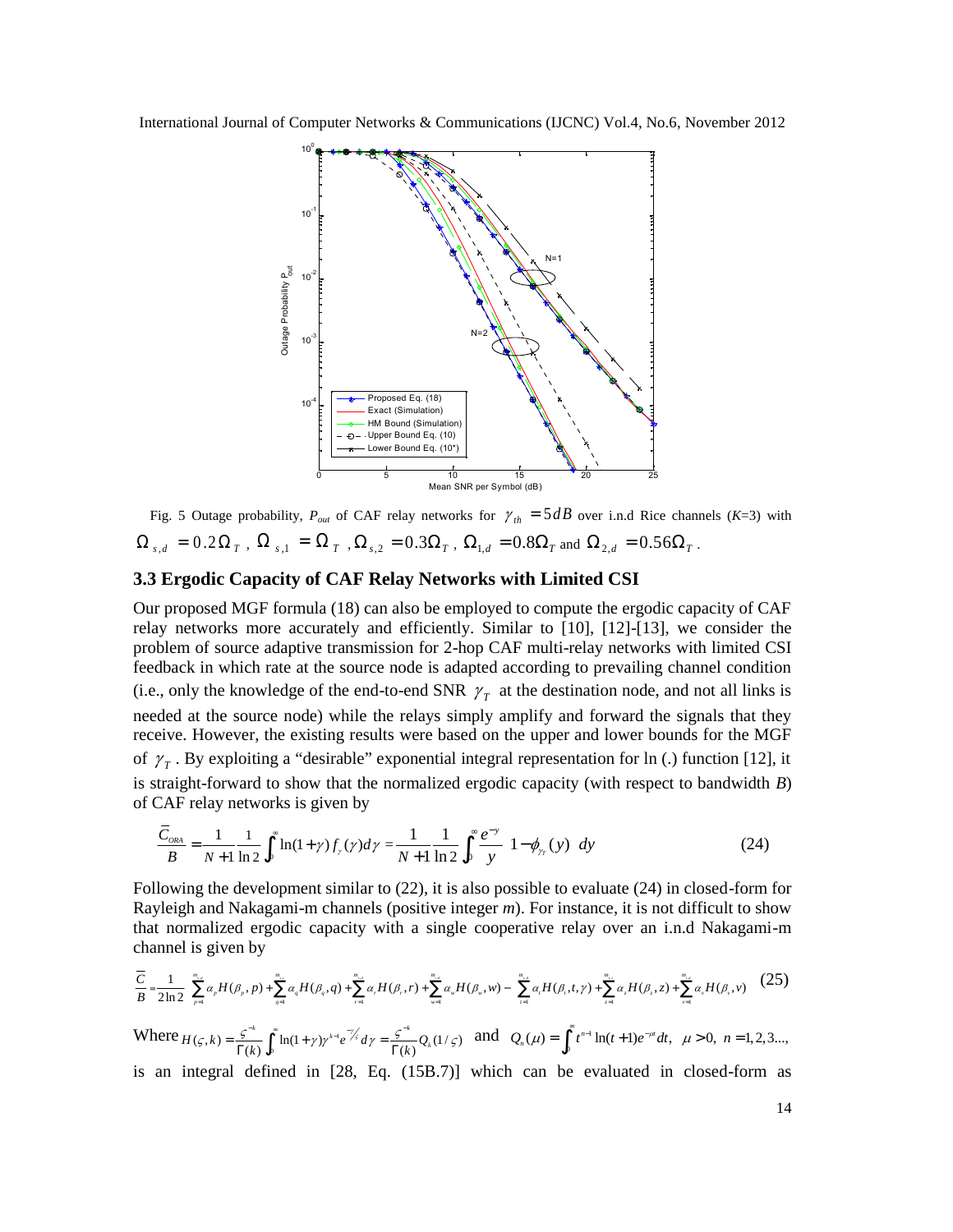$\mathcal{L}(\mu) = \Gamma(n)e^{\mu}\sum_{\delta=1}^{n}\frac{\Gamma(-n+\delta,\mu)}{\mu^{\delta}}$  $Q_n(\mu) = \Gamma(n)e^{\mu} \sum_{\delta=1}^n \frac{\Gamma(-n+\delta,\mu)}{\mu^{\delta}}$ . However, numerical evaluation of (24) (in conjunction with (18)) is recommended for its simplicity and applicability to a wide range of fading environments.

The usefulness of our approximate MGF (18) in the computation of the ergodic capacity is also demonstrated in Fig. 6 for a single CAF relay over an i.n.d Rayleigh fading channel. It is evident that our solution tightly approximates the exact performance curve for a wide range of mean link SNR, and considerably tighter than both the upper and lower bounds (i.e., Eq. (10) or Eq.  $(11)$ ) considered in [10] and [12]. Thus,  $(24)$  (in conjunction with  $(18)$ ) can be viewed both as an improvement and generalization of prior related works on ergodic capacity analysis for CAF relay networks.

#### **3.4 Link-Adaptive CAF Relay Networks**

Another important application of our MGF formula (18) is the joint-design of cooperative diversity with discrete-rate adaptive modulation. In fact, (18) could dramatically speed-up the evaluation of performance metrics of interest such as the achievable average spectral efficiency and the average bit error rate (ABER) for CAF multi-relay networks that employ adaptive modulation via the analytical framework employed in [22]-[25]. The average normalized spectral efficiency  $\overline{C}_{AM}$  and ABER with adaptive modulation  $\overline{BER}_{AM}$  with  $T$  modulation switching modes are given by (26) and (27), respectively:

$$
\overline{C}_{AM} = \sum_{n=1}^{T} \log_2(M_n) P_n = \sum_{n=1}^{T} n P_n
$$
\n(26)

$$
\overline{BER}_{AM} = \frac{\sum_{n=1}^{T} nP_n \overline{BER_n}}{\sum_{n=1}^{T} nP_n}
$$
\n(27)



Fig. 6 Normalized ergodic capacity of single CAF relay networks over i.n.d Rayleigh fading channel with  $\Omega_{s,d} = 0.2 \Omega_{T}$ ,  $\Omega_{s,1} = \Omega_{T}$ ,  $\Omega_{1,d} = 0.5 \Omega_{T}$ .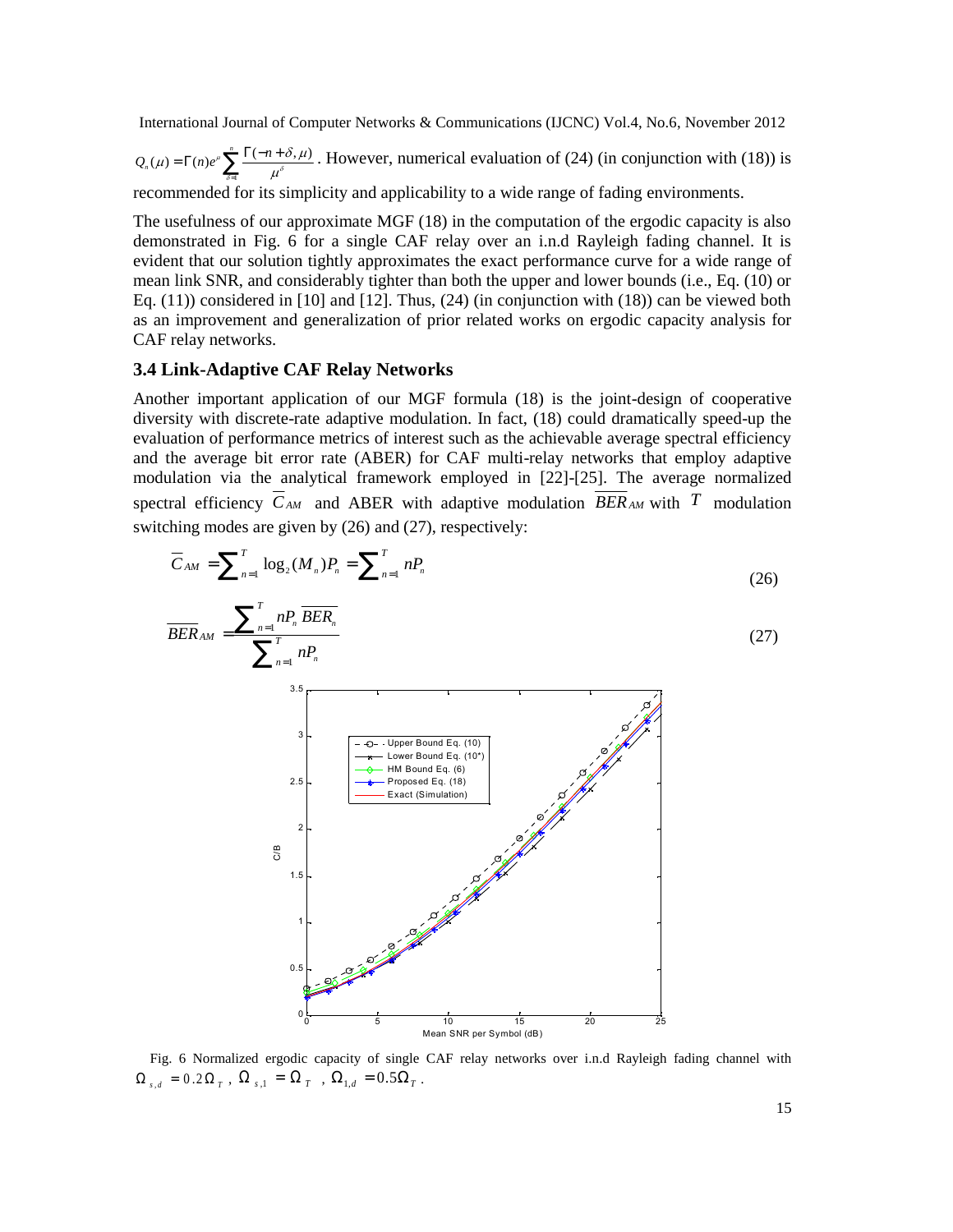International Journal of Computer Networks & Communications (IJCNC) Vol.4, No.6, November 2012 where  $P_n = \int_{0}^{\gamma_{n+1}} f_{rr}(\gamma) d\gamma = F_{rr}(\gamma_{n+1}) - F_{rr}(\gamma_n)$  $P_{n} = \int_{0}^{\gamma_{n+1}} f_{\gamma_{T}}(\gamma) d\gamma = F_{\gamma_{T}}(\gamma_{n+1}) - F_{\gamma_{T}}(\gamma_{n+1})$ *n*  $=\int_{r_n}^{r_{n+1}} f_{\tau}(\gamma) d\gamma = F_{\tau}(\gamma_{n+1}) - F_{\tau}(\gamma_n)$  is the probability of selecting mode *n* for transmission, γ  $M_n = 2^n$  corresponds to modulation constellation size during transmission mode *n*, ,  $\frac{1}{\sqrt{n}}\int^{\gamma_{n+1}} BER_n(\gamma)f_{rr}(\gamma)$  $P_n \bigcup_{\gamma_n} P_{\gamma_n}$  $BER_n = \frac{1}{R}$   $BER_n(\gamma) f_{rr}(\gamma) d$ *P* γ  $=\frac{1}{P}\int_{\gamma_n}^{\gamma_{n+1}} BER_n(\gamma) f_{\gamma}( \gamma) d\gamma$  is the average BER in mode *n* while the CDF  $F_{\gamma}( \gamma)$  can be evaluated numerically as in [32]-[33] using the MGF of  $\gamma$ <sub>r</sub> depicted in (18). Moreover, since the BER of MPSK with Gray coding can be closely approximated as  $BER_n = SER_n / n$  [28, Eq. (8.33)] (where  $SER_n$  denotes the symbol error rate of  $M_n$ -PSK), it is not difficult to show that  $BER_n$  for discrete-rate M-PSK can be expressed as (using the CEP approximation in Table 1)

$$
\overline{BER_n} = \frac{1}{nP_n} \int_{\gamma_n}^{\gamma_{n+1}} \Big[ a_1 \exp\Big(-b_1 \sin^2(\pi/2^n)\gamma\Big) + c_1 \exp\Big(-2b_1 \sin^2(\pi/2^n)\gamma\Big) \Big] f_{\gamma_T}(\gamma) d\gamma
$$
  
\n
$$
= \frac{1}{nP_n} \Big\{ a_1 \Big[ \phi_{\gamma_T} \Big(b_1 \sin^2(\pi/2^n), \gamma_n\Big) - \phi_{\gamma_T} \Big(b_1 \sin^2(\pi/2^n), \gamma_{n+1}\Big) \Big] + c_1 \Big[ \phi_{\gamma_T} \Big(2b_1 \sin^2(\pi/2^n), \gamma_n\Big) - \phi_{\gamma_T} \Big(2b_1 \sin^2(\pi/2^n), \gamma_{n+1}\Big) \Big] \Big\}
$$
(28)

where  $\phi_{\gamma_T}(a, b) = \int_b^{\infty} \exp(-a\gamma) f_{\gamma_T}(\gamma) d\gamma$  is the marginal MGF of  $\gamma_T$ . As pointed out in [24]-[25], the marginal MGF of  $\gamma$ <sub>r</sub> can also be computed very efficiently (complexity similar to evaluating the CDF of  $\gamma$ <sub>r</sub> from its MGF) using the Laplace inversion technique [32]-[33] if the MGF of  $\gamma_{\tau}$  is available in closed-form, which is true in our case (i.e., (18)). As pointed out in the preceding sections, it is also possible to derive a closed-form expression for the marginal MGF in Rayleigh and Nakagami-m fading environments using (18). Furthermore, the fixed switching thresholds  $\gamma_n$  can be easily obtained for any arbitrary target instantaneous BER (i.e.,  $BER<sub>T</sub>$ ) by inverting the approximate BER formula (i.e., with the corresponding CEP expression in Table 1). For instance, the switching thresholds for the M-PSK modulation is given by

$$
\gamma_n = -\frac{1}{b_1 \sin^2(\pi/2^n)} \ln\left(\frac{-a_1 + \sqrt{a_1^2 + 4nc_1BER_r}}{2c_1}\right)
$$
(29)

Sometimes, it is more appropriate to consider average packet error rate as in [24]-[25] (instead of ABER) for adaptive modulation especially for slow fading channels since the bit-to-bit independence assumption no longer holds and more importantly, adaptive modulation switching in practical systems cannot implemented at the "bit-level". Regardless of whether APER or ABER is used for performance comparison, our MGF expression (18) can always provide a more general and tractable solution with better accuracy than the upper or lower bound MGF of end-to-end SNR employed in earlier studies [24]-[25].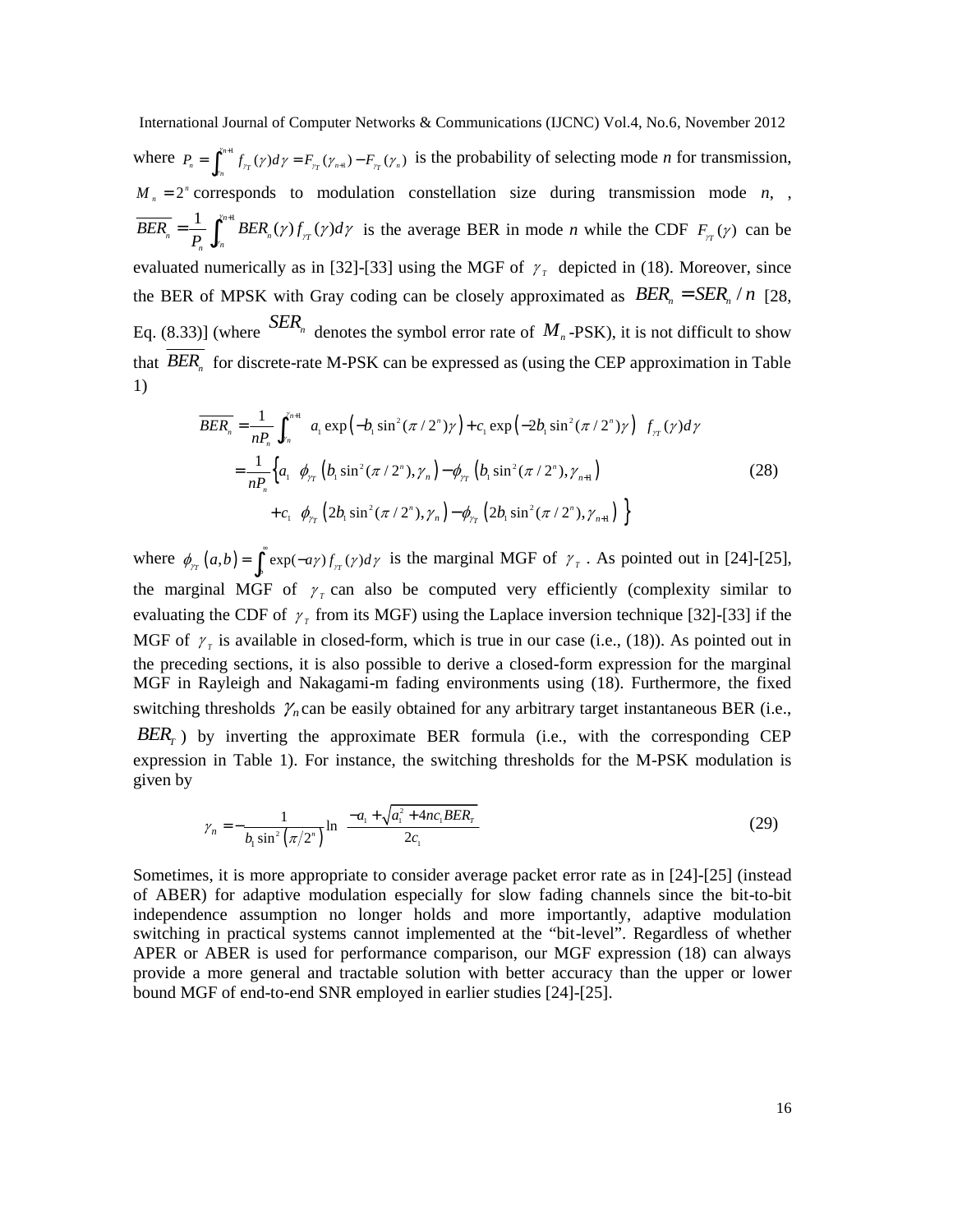# **4. CONCLUSION**

In this article, we have derived a novel approximate MGF of MRC combiner output SNR for multi-relay CAF networks in closed-form (i.e., Eq. (18)) that will facilitate efficient performance analysis of such networks over generalized fading channels (including composite-fading and mixed-fading scenarios). Numerical results indicate that our MGF expression is generally tighter than the widely used MGF of upper and lower bound of half harmonic mean SNR (even for the specific cases when a closedform solution for the latter is available) over a broad range of mean SNRs despite its simplicity and generality. Furthermore, our ASER expressions (also in closed-form) may be further exploited for system-level optimization such as finding the optimal power assignment among the cooperating nodes that minimizes the error rate, optimal relay placement, and so on. These extensions along with the application of the proposed approach in analysis of multi-hop multi-relay cooperative wireless networks is beyond the scope of this article but will be pursued as part of our future work.

## **APPENDIX A**

*[Proof of Lemma 1]* The complementary cumulative CDF of  $W = \frac{XY}{X+Y+1}$  is given by

$$
1 - F_w(w) = P\left[\frac{XY}{X+Y+1} > w\right] = \int_{w}^{\infty} \left(\int_{\frac{w(y+1)}{y-w}}^{\infty} f_X(x) dx\right) f_Y(y) dy
$$
\n
$$
= \int_{w}^{\infty} \left[1 - F_X\left(\frac{w(y+1)}{y-w}\right)\right] f_Y(y) dy
$$
\n(A.1)

Substituting  $\int_{w}^{\infty} f_{Y}(y) dy = 1 - F_{Y}(w)$  in (A.1) and re-arranging the resulting expression, we get (14). This completes the proof.

## **APPENDIX B**

*[Proof of Lemma 2 and Eq. (17)]* Noting that  $\frac{w(y+1)}{y-w} \geq w$  $\frac{y+1}{-w} \geq w$  for any non-negative  $y > w$  and  $F_x(.)$  is a monotonically increasing function (i.e.,  $F_x \left( \frac{w(y+1)}{y-w} \right) \ge F_x(w)$  $\left(\frac{w(y+1)}{y-w}\right) \ge$ ), it is straight forward to show to (14) can be lower bounded as

$$
F_W(w) \ge F_Y(w) + F_X(w) \int_w^{\infty} f_Y(y) dy,
$$
\n(B.1)

which can be further simplified as

$$
F_{W}(w) \ge 1 - [1 - F_{Y}(w)][1 - F_{X}(w)]
$$
\n(B.2)

Expanding the product term of the right side of (B.2) and simplifying the resulting expression, we obtain (15). Also notice that the right side of (B.2) is simply the CDF of the first order statistics, viz.,  $Z = min(X, Y)$ . Thus the MGF of *Z* can be determined by differentiating the right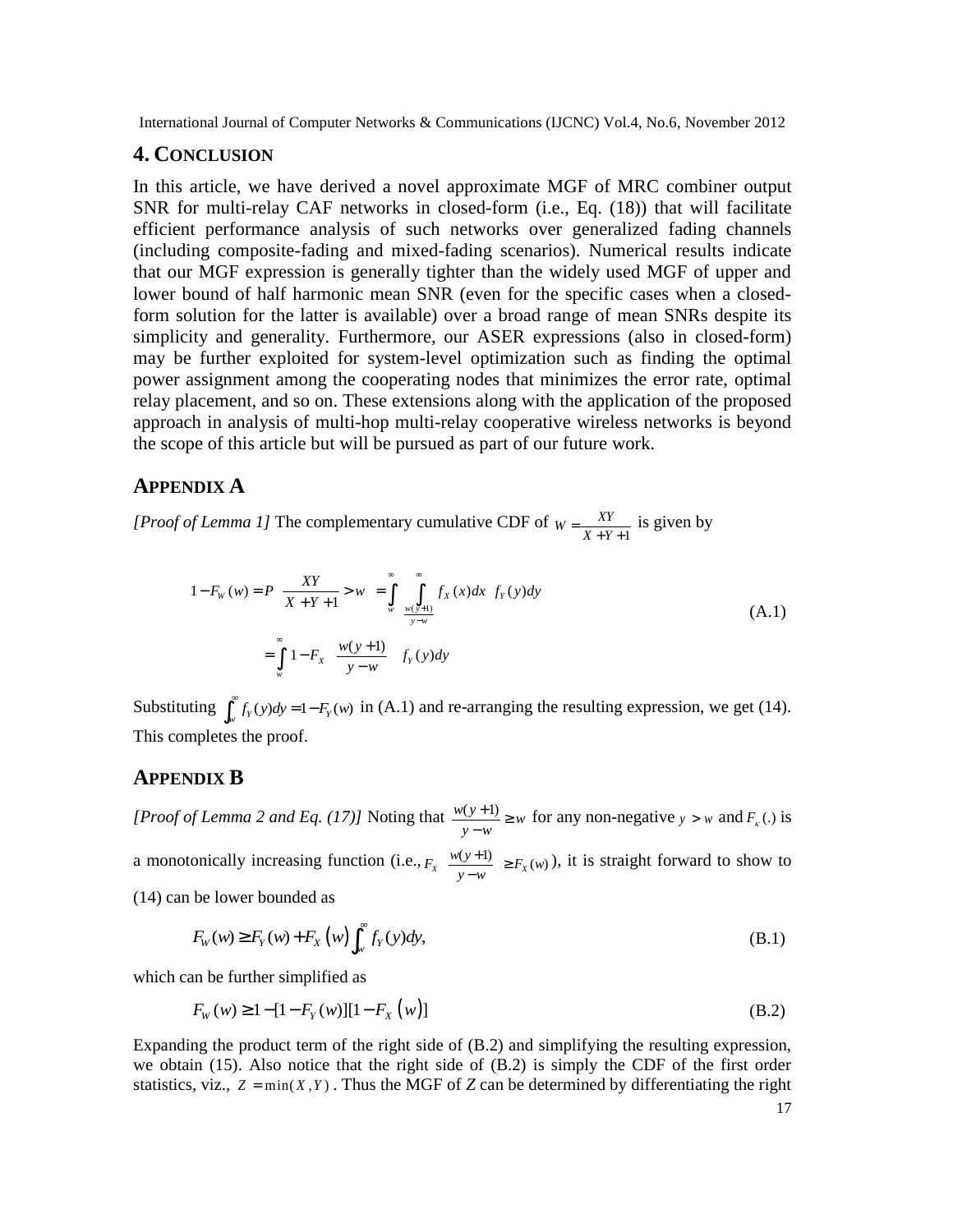side of  $(B.2)$  with respect to  $w$ , and then evaluating the Laplace transform of the resulting expression, viz.,

$$
\phi_Z(s) = \phi_X(s) + \phi_Y(s) - \int_0^\infty e^{-sw} \left[ f_X(w) F_Y(w) + f_Y(w) F_X(w) \right] dw
$$
\n(B.3)

Interestingly, the last term of (B.3) resembles the MGF of output SNR for a dual diversity selection combining, and therefore (B.3) can be re-stated as

$$
\phi_W(s) \ge \phi_Y(s) + \phi_X(s) - \phi_{\gamma_{SDC}}(s) \tag{B.4}
$$

Next, recognizing that  $\phi_{\gamma_{SDC}}(s) > \phi_{\gamma_{MRC}}(s)$ , we can tightly approximate (B.4) as

$$
\phi_W(s) \approx \phi_Y(s) + \phi_X(s) - \phi_X(s)\phi_Y(s)
$$
\n(B.5)

since  $\phi_{\text{max}}(s) = \phi_{\text{X}}(s)\phi_{\text{Y}}(s)$ . This completes the proof of (17).

#### **ACKNOWLEDGEMENTS**

This work was supported in part by funding from the US Army Research Office (W911NF-04- 2-0054), Clarkson Aerospace, and the National Science Foundation (0931679 and 1040207).

### **REFERENCES**

[1] N. Laneman, D. Tse, and G. Wornell, "Cooperative Diversity in Wireless Networks: Efficient Protocols and Outage Behaviour," *IEEE Trans. Info. Theory*, vol. 50, pp. 3062-3080, Dec. 2004.

[2] M. A. Khojastepour, A. Sabharwal, and B. Aazhang, "Lower Bounds on the Capacity of Gaussian Relay Channel," *Proc. CISS'04,* Princeton, pp. 597–602, Mar. 2004.

[3] A. Bletsas, A. Khisti, D. P. Reed, and A. Lippman, "A Simple Cooperative Diversity Method based on Network Path Selection," *IEEE J. Sel. Areas Commun.*, vol. 24, March, 2006.

[4] M. O. Hasna and M. S. Alouini, "A Performance Study of Dual–hop Tranmission with Fixed Gain Relays", *IEEE Trans. Wireless Commun.*, vol. 3, pp. 1963–1968, Nov. 2004.

[5] M. Hasna, M. S. Alouini, "End-to-End Performance of Transmission Systems with Relays over Rayleigh- Fading Channels," *IEEE Trans. Wireless Commun.*, vol. 2, pp. 1126–1131, Nov. 2003.

[6] P. Anghel, M. Kaveh "Exact Symbol Error Probability of a Cooperative Network in a Rayleigh-Fading Environment," *IEEE Trans. Wireless Commun.*, vol. 3, pp. 1416–1421, Sep. 2004.

[7] Weifeng Su, K. S. Ahmed and K. J. Ray Liu, "Cooperative Communication Protocols in Wireless Networks: Performance Analysis and Optimum Power Allocation," *Springer Journal on Wireless Personal Communications*, vol. 44, pp. 181-217, 2008.

[8] M. Hasna, M. Alouini, "Harmonic Mean and End-to-End Performance of Transmission Systems With Relays," *IEEE Trans. Communications*, vol. 52, pp. 130–135, Jan. 2004.

[9] A Ribeiro, X. Cai, G. Giannakis "Symbol Error Probabilities for General Cooperative Links," *IEEE Trans. Wireless Communications*, vol. 4, pp. 1264–1273, May 2005.

[10] T. Nechiporenko, K. Phan, C. Tellambura, and H. H. Nguyen, "On the Capacity of Rayleigh Fading Cooperative Systems under Adaptive Transmission," *IEEE Trans. Wireless Communications*, vol. 8, pp. 1626- 1631, April 2009.

[11] S. Ikki and M. Ahmed, "Performance Analysis of Cooperative Diversity Wireless Networks over Nakagami-m Fading Channels," *IEEE Communication Letters*, vol. 11, pp. 334-336, April 2007.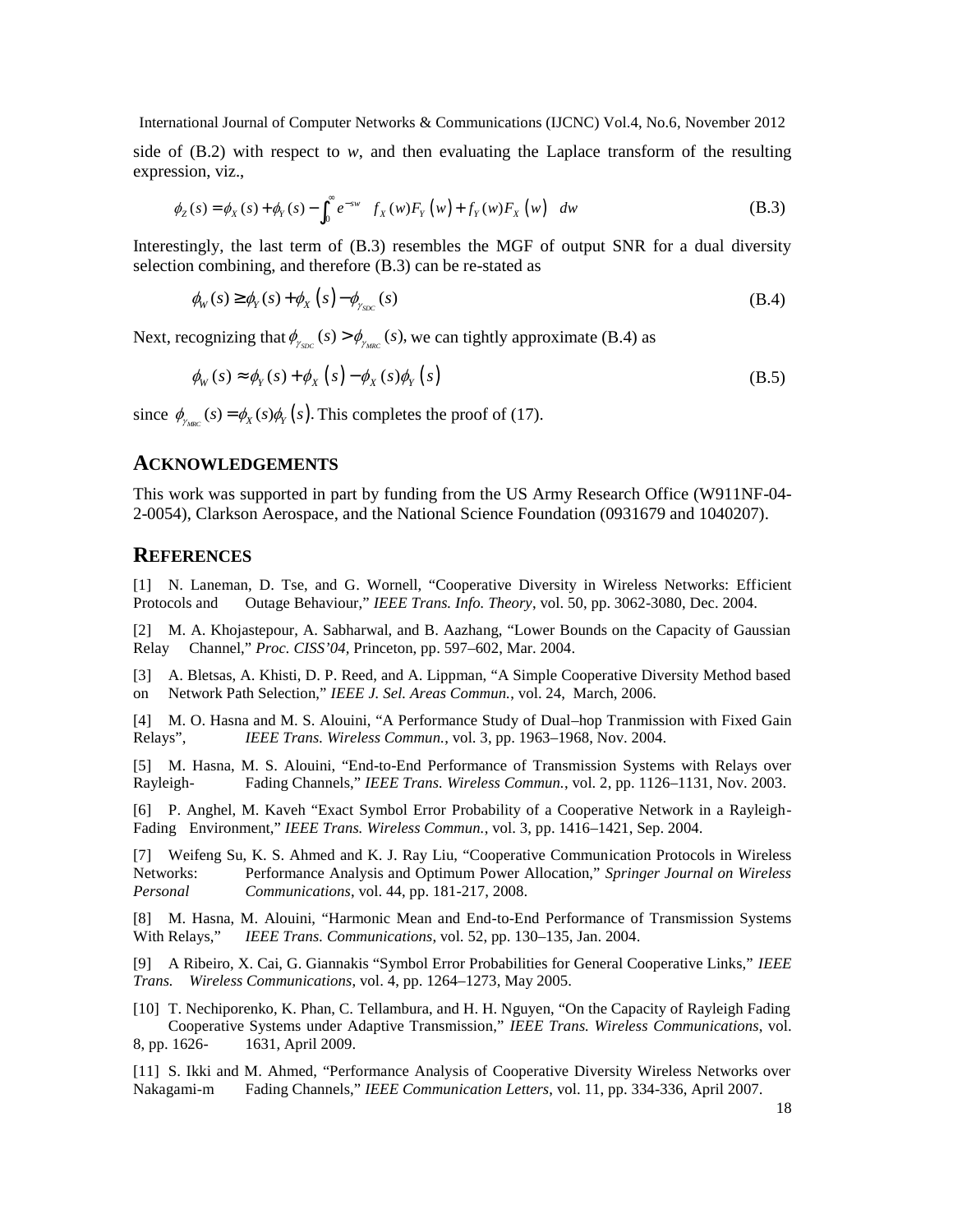[12] A. Annamalai, B. Modi, R. Palat and J. Matyjas, "Tight Bounds on the Ergodic Capacity of Cooperative Analog Relaying with Adaptive Source Transmission Techniques," *Proc. IEEE PIMRC'10*, pp. 18-23, 2010.

[13] B. C. Modi, O. Olabiyi and A. Annamalai, "On Ergodic Capacity of Cooperative Amplify-and-Forward Relay Networks in Rice Fading Environments," *Proc. IEEE GLOBECOM HeterWMN Workshop*, Dec. 2011.

[14] D. Senaratne and C. Tellambura, "Unified Exact Performance Analysis of Two-Hop Amplify-and-Forward Relaying in Nakagami Fading," *IEEE Trans. Vehicular Technology*, vol. 59, pp. 1529- 1534, March 2010.

[15] B. Maham and A. Hjørungnes, "Asymptotic Performance Analysis of Amplify-and-Forward Cooperative Networks in a Nakagami-m Fading Environment," *IEEE Communications Letters*, pp. 300-302, May 2009.

[16] M. Di Renzo, F. Graziosi, and F. Santucci, "A Unified Framework for Performance Analysis of CSI-Assisted Cooperative Communications over Fading Channels," *IEEE Trans. Communications*, vol. 57, pp. 2551-2557, Sept. 2009.

[17] A. Annamalai, O. Olabiyi, and S. Alam, "Accurate Approximations of Error Rates for Cooperative Non- Regenerative Relay Systems over Generalized Fading Channels," *Proc. IEEE IWCMC'11*, pp. 906- 911, July 2011.

[18] R. H. Y. Louie, Y. Li, and B. Vucetic, "Performance Analysis of Beamforming in Two-hop Amplify-and- Forward Relay Networks," *Proc. IEEE ICC*, pp. 4311–4315, May 2008.

[19] O. Olabiyi and A. Annamalai, "ASER Analysis of Cooperative Non-Regenerative Relay Systems over Generalized Fading Channels," *Proc. IEEE ICCCN,* August, 2011.

[20] T. Nechiporenko, P. Kalansuriya, and C. Tellambura, "Performance of Optimum Switching Adaptive M-QAM for Amplify-and-Forward Relays," *IEEE Trans. Vehicular Technology*, vol. 58, pp. 2258–2268, June 2009.

[21] T. Nechiporenko, K. Phan, C. Tellambura and H. Nguyen, "Performance Analysis of Adaptive M-QAM for Rayleigh Fading Cooperative Systems," *Proc. IEEE ICC*, pp. 3393–3399, May 2008.

[22] B. Modi and A. Annamalai, "Improving the Spectral Efficiency of Amplify-and-Forward Cooperative Relay Network with Adaptive M-QAM Modulation," *Proc. IEEE ICCCN,* Aug. 2011.

[23] A. Annamalai , B. Modi, and R. C. Palat, "Analysis of Cooperative Non-regenerative Relay Networks with Adaptive Modulation in Generalized Fading Channels," *Proc. IWCMC*, pp. 760-765, July 2011.

[24] B. C. Modi, O. Olabiyi, and A. Annamalai, "Improving the Spectral Efficiency of Adaptive Modulation in Amplify-and-Forward Cooperative Relay Networks with Truncated ARQ Protocol," *Proc. IEEE GLOBECOM'11*, Houston, Dec. 2011.

[25] B. C. Modi, O. Olabiyi, and A. Annamalai, "Joint-Design of Adaptive Modulation and Coding with ARQ for Cooperative Relay Networks," *Proc. IEEE MILCOM,* Baltimore, Nov. 2011.

[26] Z. Wang and G. Giannakis, "A Simple and General Parameterization Quantifying Performance in Fading Channels," *IEEE Trans. Communications*, vol. 51, pp. 1389–1398, Aug. 2003.

[27] Y. Ma, Z. Wang, and S. Pasupathy, "Asymptotic Performance of Wireless Communications with Generalized Selection Combining," *Proc. IEEE GLOBECOM'03*, pp. 1679-1683, Dec. 2003.

[28] M. K. Simon and M. S. Alouini, *Digital Communication over Fading Channels*, 2<sup>nd</sup> ed., John Wiley & Sons, 2005.